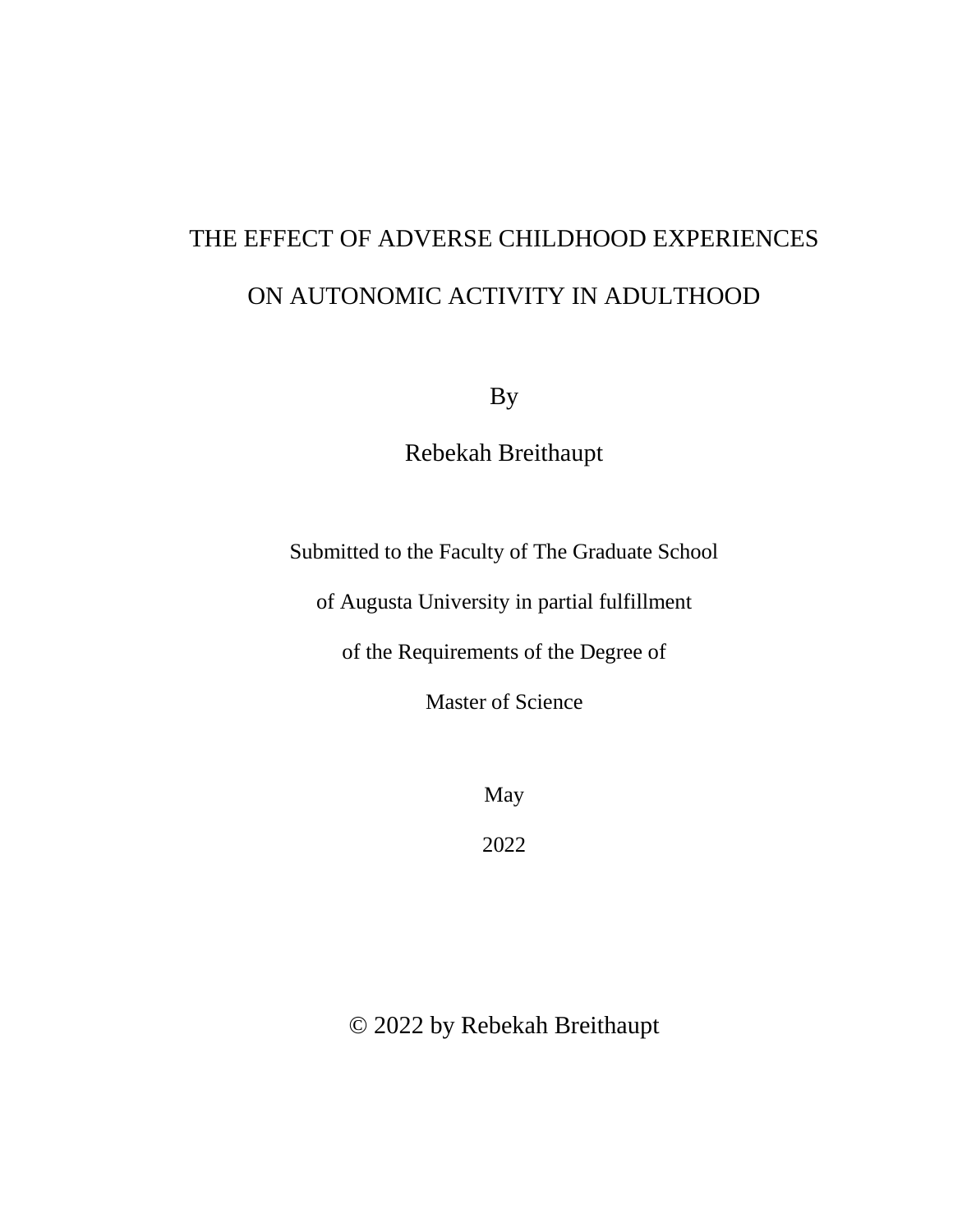## **ACKNOWLEDGEMENTS**

This thesis was made possible by the support and encouragement from my committee, the faculty of the Department of Psychological Sciences, my research team, and my friends and family.

I would like to express my gratitude toward my committee, Dr. Michael Hoane and Dr. Melanie Wilcox for their feedback, and encouragement through this process. Their contributions helped shaped the project to its final form. Their support has undoubtedly made me a better researcher and aided me through this entire process.

I owe much of my success to Dr. Tadd Patton, without whom this project would not have been possible. Thank you for your unwavering support and confidence in me as a student and person. You have been an inspiration and a steadfast mentor to me. Thank you for always seeing potential in me, even when I doubted myself. I hope one day to be as impactful to students as you were to me.

I would like to thank the faculty of the Department of Psychological Sciences. Being a student of this department has been an honor and an incredible period of growth for me. I am grateful for the opportunities I had to work with and learn from the faculty.

I would like to thank my research team, Hannah Katherine Graham, Bethany Johnson, and Victoria Kemp for their support and hard work through this project. It is because of them that this project was logistically possible, and I am forever grateful for their friendship and contributions.

Finally, I would like to thank my family and friends. All of you have been instrumental in my continued success. I would like to especially thank my fiancé Clayton for his unwavering support. Without you, I would not be where I am today.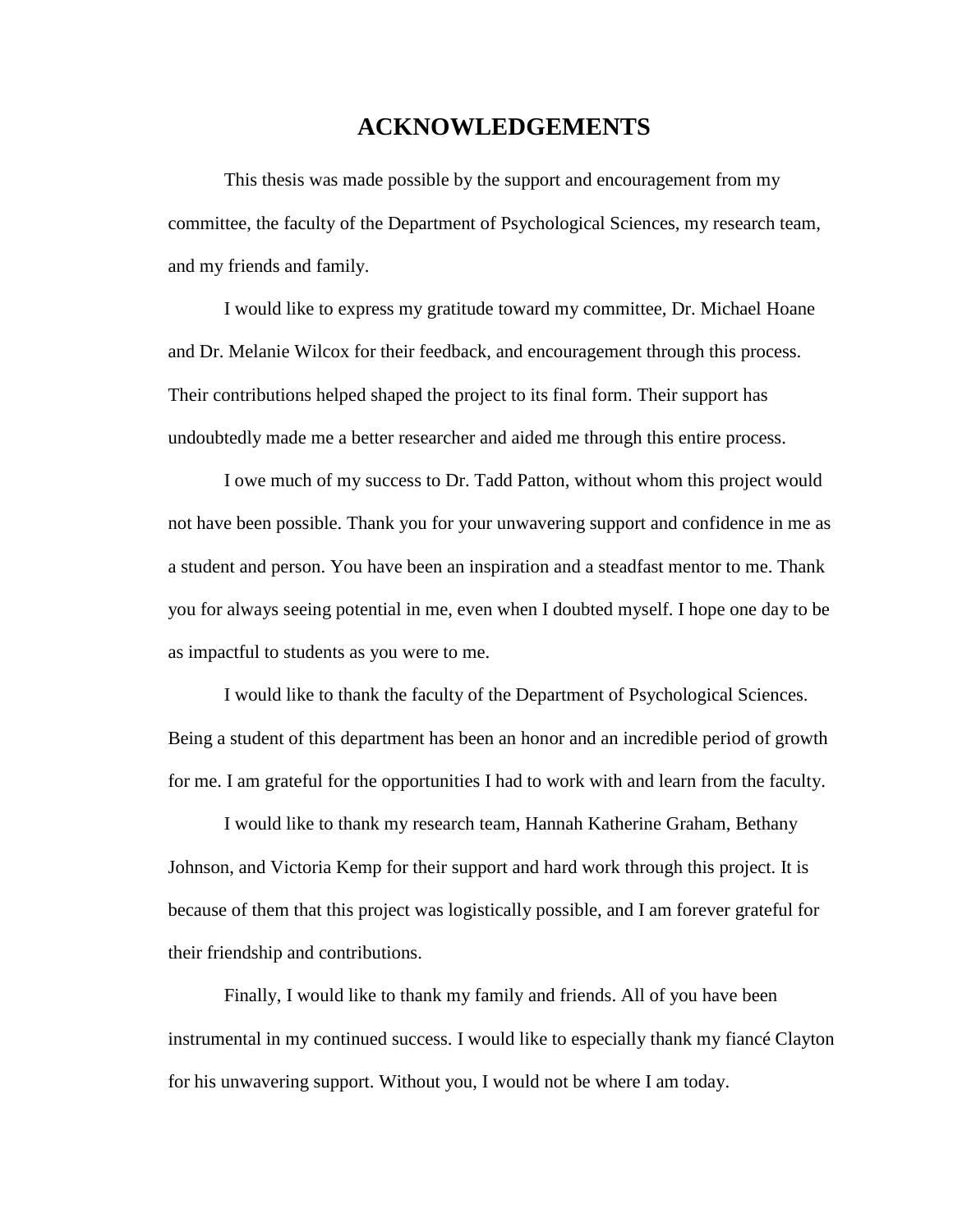## **ABSTRACT**

#### Rebekah Breithaupt

## The Effects of Adverse Childhood Experiences on Autonomic Activity in Adulthood (Under the direction of DR. TADD PATTON)

Adverse childhood experiences (ACEs) are a significant and highly prevalent issue. ACEs include physical, psychological, and sexual abuse, dysfunction in the home, parental loss through divorce and or death, and other potentially traumatic events (Felitti et al., 1998). More research is needed to gain a better understanding of how ACEs are linked to long-term negative mental health outcomes and physiology. A noninvasive way to understand the relationship between adversity and mental and physical health is to examine physiological activity patterns of the autonomic nervous system (sympathetic and parasympathetic). Such physiological measures include electrodermal activity (EDA), heart rate (HR), and heart rate variability (HRV). The purpose of this study was to investigate if certain autonomic activity patterns are associated with ACEs and if these activity patterns can be observed in early adulthood. To do this, EDA, HR, and HRV were collected from participants during a baseline period of rest and while they completed a stressful task (Stroop Test). Additionally, participants were measured in this study using the Adversity and Abuse Items from the Harvard Second Generation Study Questionnaire (Morrill et al., 2019). Certain demographic information is also being collected. The hypotheses of this study were as follows: 1) Individuals who score high on the ACEs scale will display higher levels of HR and EDA at baseline than those with low scores, 2) individuals who score high on the ACEs scale will have higher HR and EDA during the stress task than those with low ACEs scores, and 3) Participants in the high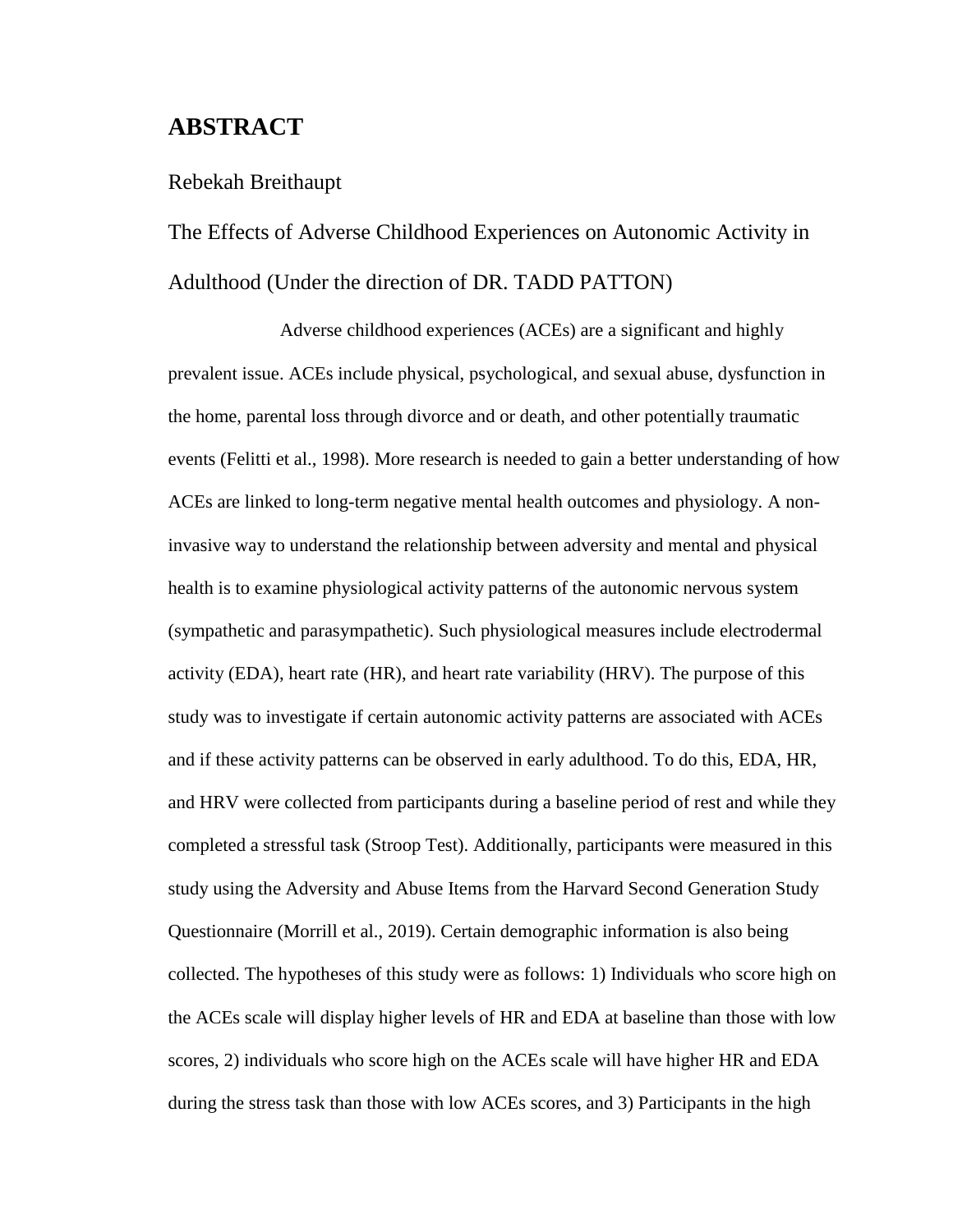ACEs group will have lower overall HRV than those in the low ACEs groups. The results of this study did not show any significant differences between ACEs groups and their physiological measures during baseline or during the Stroop task.

KEYWORDS: autonomic activity, adverse childhood experiences, trauma, physiology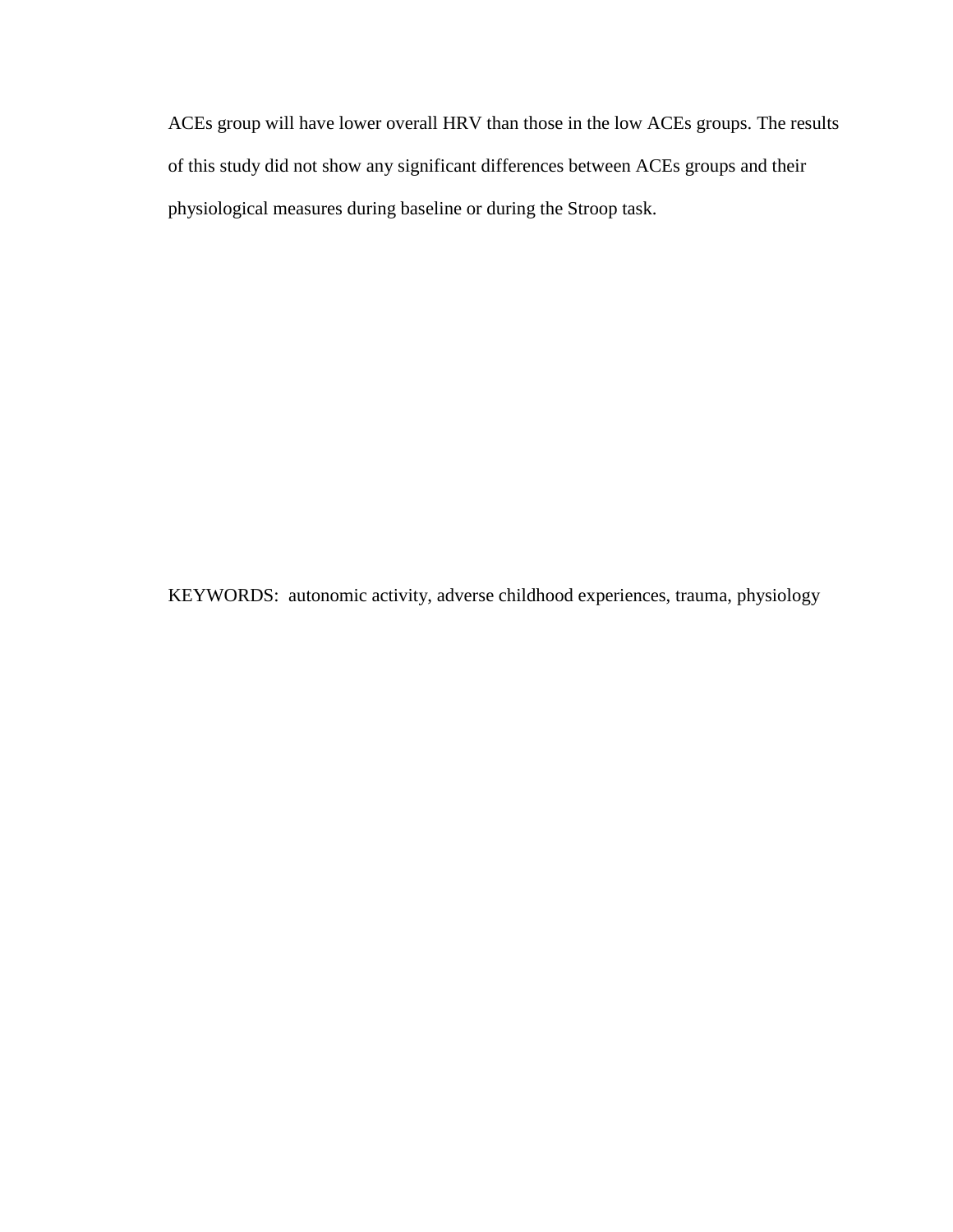## **Table of Contents**

| $A_{1}$ |  |
|---------|--|
|         |  |
|         |  |
|         |  |
|         |  |
|         |  |
|         |  |
|         |  |
|         |  |
|         |  |
|         |  |
|         |  |

## **List of Tables**

## **LIST OF FIGURES**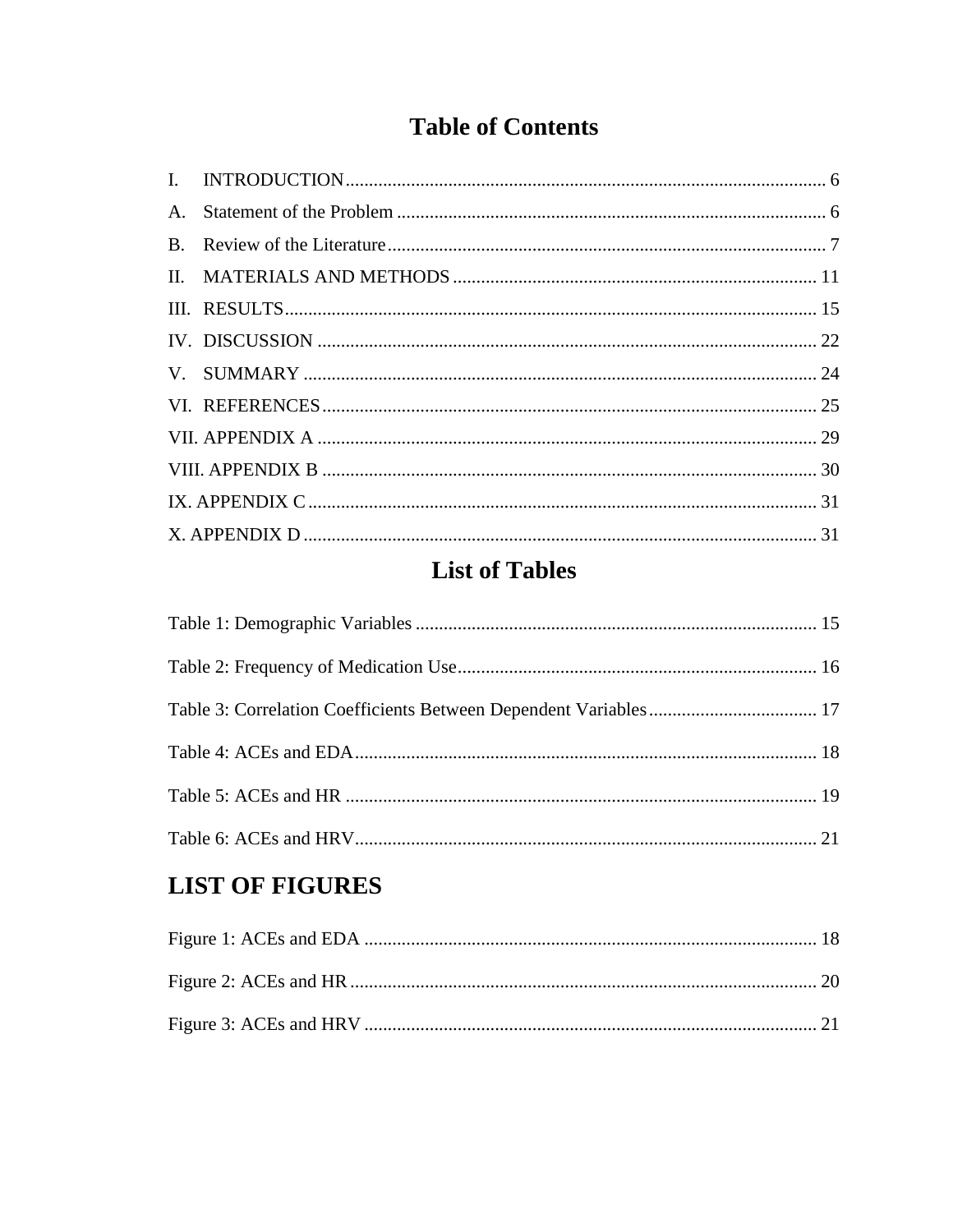## **I. INTRODUCTION**

#### <span id="page-5-1"></span><span id="page-5-0"></span>**Statement of the Problem**

A significant amount of attention has been given to the effects of early life trauma and adversity on mental and physical health outcomes in adulthood. The term adverse childhood experiences (ACEs) as originally defined by Felitti et al. (1998), includes physical, psychological, and sexual abuse, dysfunction in the home, parental loss through divorce and or death, and other potentially traumatic events. Since the creation of the concept, this definition has been updated to include exposure to violence, living in unsafe areas, bullying and social isolation, major life transitions like gaining step-parents, and other experiences that can cause significant stress in children (Morrill et. al, 2019). ACEs are a serious and highly prevalent issue. Between 2015 and 2017, the Behavioral Risk Factor Surveillance System (BRFSS) collected data from 27 states. Of the 144,017 respondents, 60.9% reported experiencing at least one type of ACE, and 15.6% reported experiencing four or more types (Hege et al., 2020). ACEs are associated with psychological concerns in adulthood. A study on mental health in college students found ACEs to be a significant predictor for the development of anxiety or depressive disorders (Karatekin, 2017). ACEs were also found to be associated with increased risk for suicidal ideation and suicide attempts (Afifi et al., 2008). There is also evidence for a cumulative effect of ACEs on mental health. Afifi et al. (2008) found that as the number of ACEs increased, the odds of a person having a psychiatric disorder also increased. Furthermore, Chapman et al. (2004) found that the more ACEs participants reported, the higher the likelihood they suffered from lifetime or recent depressive disorders.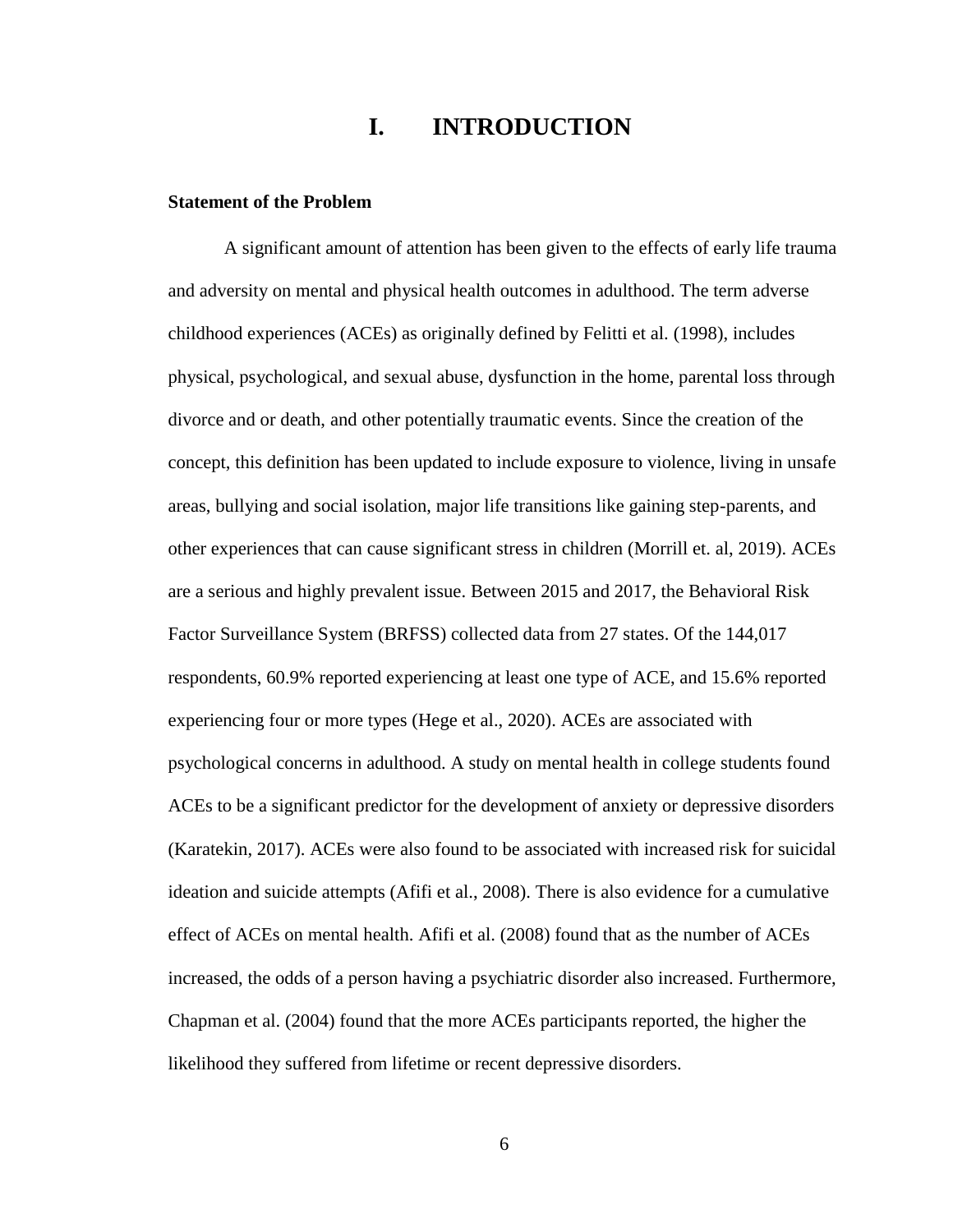#### <span id="page-6-0"></span>**Review of the Literature**

#### **1. ACEs and Health Concerns**

In addition to the psychological consequences of ACEs, studies have established a link between adverse experiences in childhood and chronic physical health issues in adulthood such as cardiovascular disease, diabetes, obesity, and depression (Herzog  $\&$ Schmahl, 2018). The CDC (2019) reports that some of the leading causes of death in the United States include heart disease, cancer, and chronic respiratory infections. ACEs have been demonstrated to have a significant association with these very health outcomes (Felitti et al., 1998; Merrick et al. 2019). Adult health outcomes also follow a similar cumulative trend with ACEs. The risks compound, with people who report multiple types of ACEs showing higher rates of multiple health risks as adults (Martín-Higarza et al., 2020). People who have experienced ACEs are also significantly more likely to report poorer perceived health and quality of life. Similar to the trend of incidences of chronic health concerns, the more ACEs a person reported, the lower their perception of their health (Martín-Higarza et al., 2020). Poor perception of health has been linked as a predictor of mortality (Felitti et al., 1998).

Additionally, there is some debate regarding the exact mechanism through which ACEs affect future health. Some evidence shows that people who have experienced ACEs are more likely to engage in behaviors that can be significant contributing factors to poor physical health including smoking, heavy drinking, taking illegal drugs, and engaging in sexually risky behavior that increases their risk of sexually transmitted infections (Felitti et al., 1998; Merrick et al, 2019). Another leading theory is that ACEs occur more frequently in vulnerable populations who experience more stress in adulthood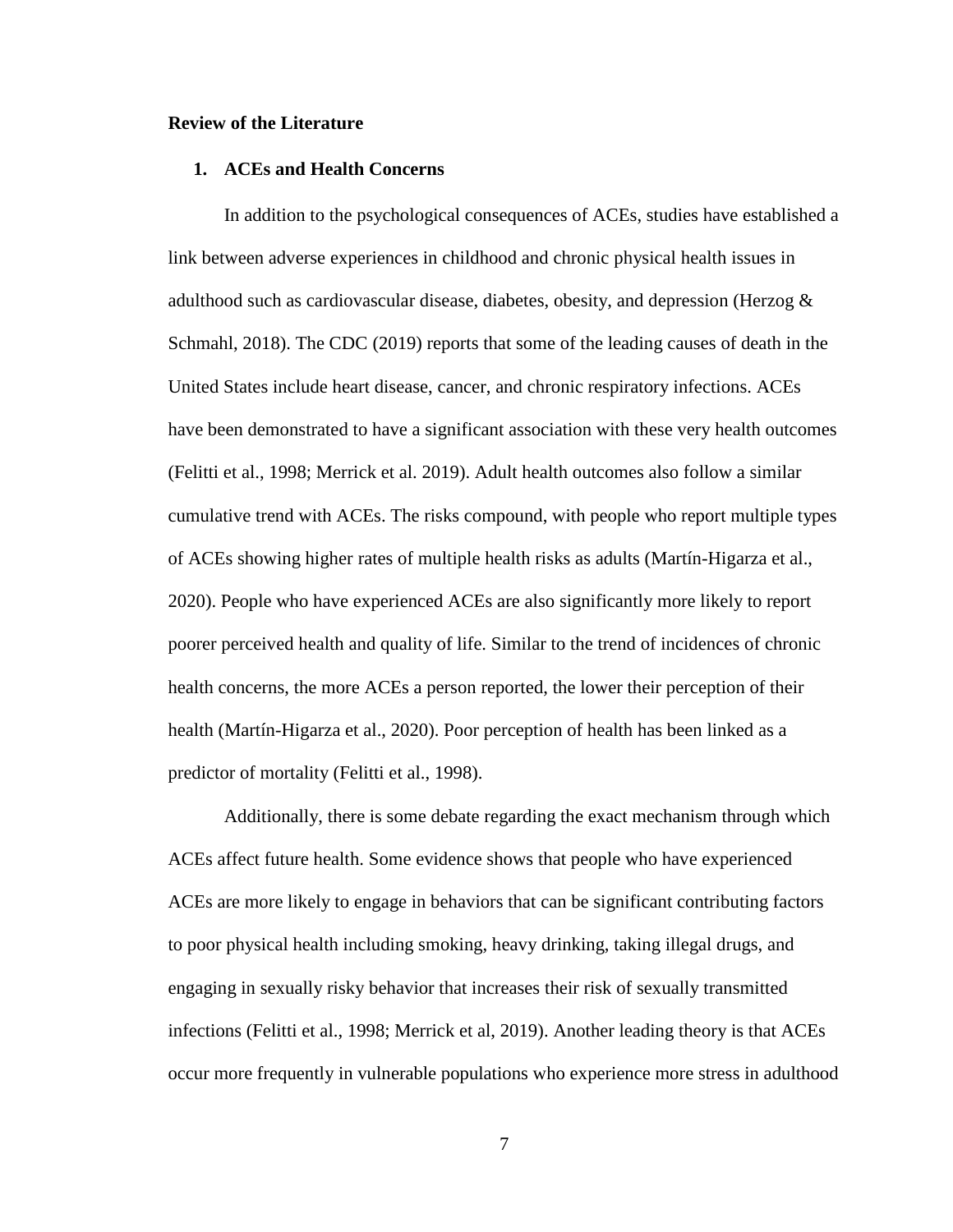based on race, gender, or socioeconomic status, and that, compounded with a lack of resources, creates a poor perceived quality of life and physical health (Hege et all, 2020; Martín-Higarza et al., 2020). Clearly, the long-term effects of ACEs are significant, and the mere prevalence of the negative health outcomes indicates a need to gain a better understanding of how adversity can impact the body.

#### **2. ACEs and the Brain**

Moreover, early exposure to trauma and extreme stress can have significant impacts on brain development and neural plasticity. An overabundance of stress hormones like cortisol can cause a decline in cognitive functioning and physical changes to brain structures (McEwan, 2013). Specifically, chronic stress is linked to reduced brain matter, changes in the prefrontal cortex which controls decision making and impulsive behaviors, and changes in the amygdala and hippocampus, the brain structures concerning memories as well as fear and other emotions, (Bryan, 2018). ACEs are also linked with an overactive hypothalamic-pituitary-adrenal (HPA) axis leading to the constant perception of threat even when no threat is present. This overactivity is due to the overproduction of cortisol which overwhelms the HPA axis. Some evidence suggests that this hyperactivity will eventually cause desensitization of the HPA axis and can lead to HPA hypoactivity in adulthood (Dempster et al., 2021). In those with a history of ACEs, it is common to see allostatic load, a stress disorder associated with deviations from homeostasis, in conjunction with structural and hormonal changes (McEwan, 2007). ACEs can cause permanent alterations and damage to the brain.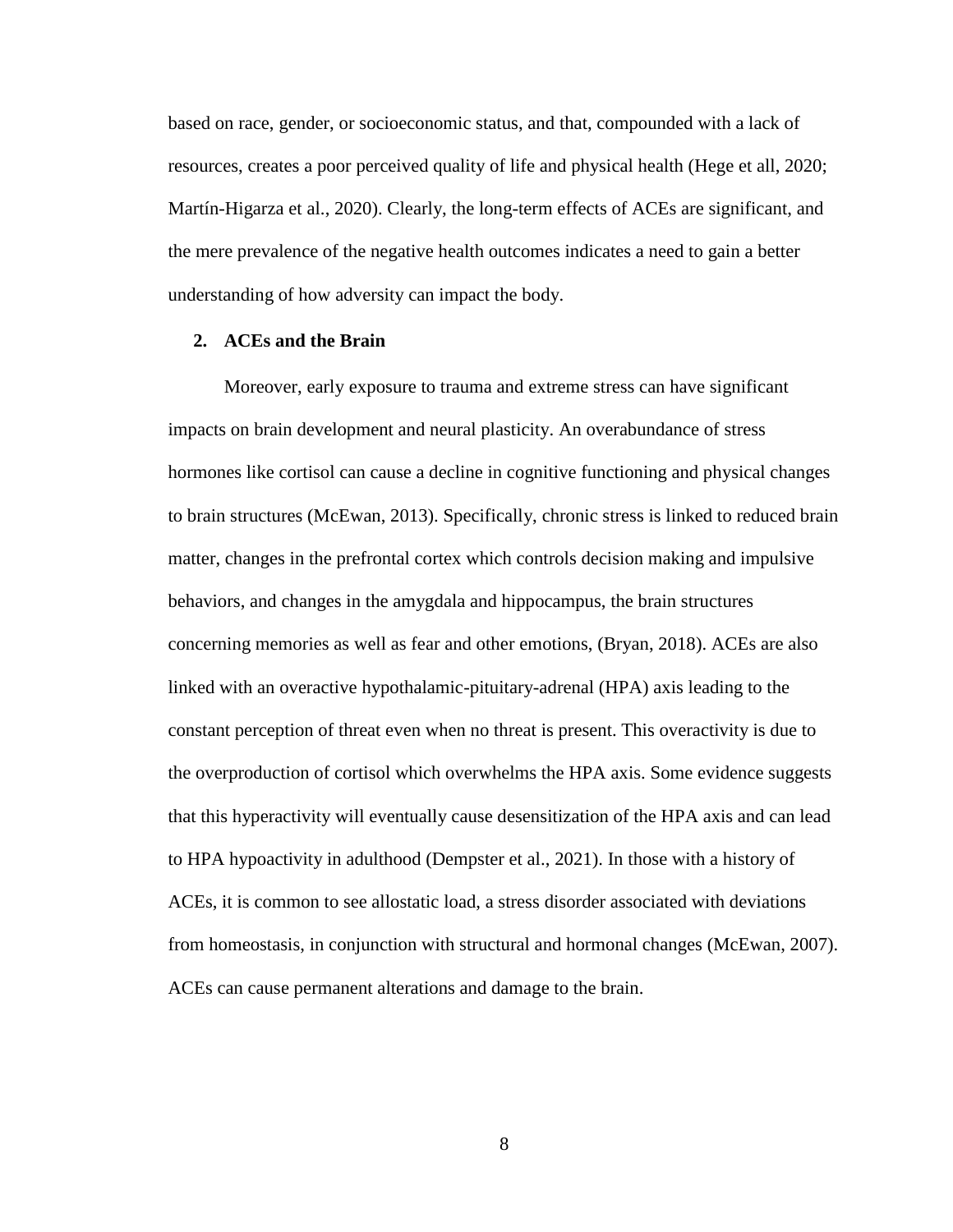#### **3. ACEs and Autonomic Activity**

Given the connection between ACEs and chronic stress as well as the effect stress can have on the brain, it is useful to identify potential physiological variables that could serve as biometrics for nervous system dysregulation. A non-invasive way to investigate the relationship between adversity and mental and physical health is to examine physiological activity patterns of the autonomic nervous system in healthy control subjects and in subjects who are suffering from mental and/or physical illness. The autonomic nervous system is part of the peripheral nervous system and is composed of two parts, the sympathetic and parasympathetic divisions. The sympathetic division is activated in response to arousing stimuli and is colloquially known as the 'fight or flight' system. Activation of this system is marked by increases in blood pressure, heart rate and sweat activity and decreases in digestive processes (Waxenbaum et al., 2021). The parasympathetic division is activated in times of rest and is often referred to as the 'rest and digest' system. Activation of this system results in decreases in heart rate, blood pressure, and sweat activity and restarting digestion, (Waxenbaum et al., 2021). Some physiological measures that indicate autonomic nervous system activity include but are not limited to electrodermal activity (EDA), heart rate (HR), and heart rate variability (HRV).

EDA, the activity of sweat glands located just under the surface of the skin, is a widely used metric of autonomic nervous system arousal (Boucsein, 2012). As an indicator of sweat activity, it can be used as a measure of sympathetic nervous system activation. Thus, EDA has been identified as a physiological marker of emotional distress (Westphal et al., 2017). A common method of obtaining EDA is to measure changes in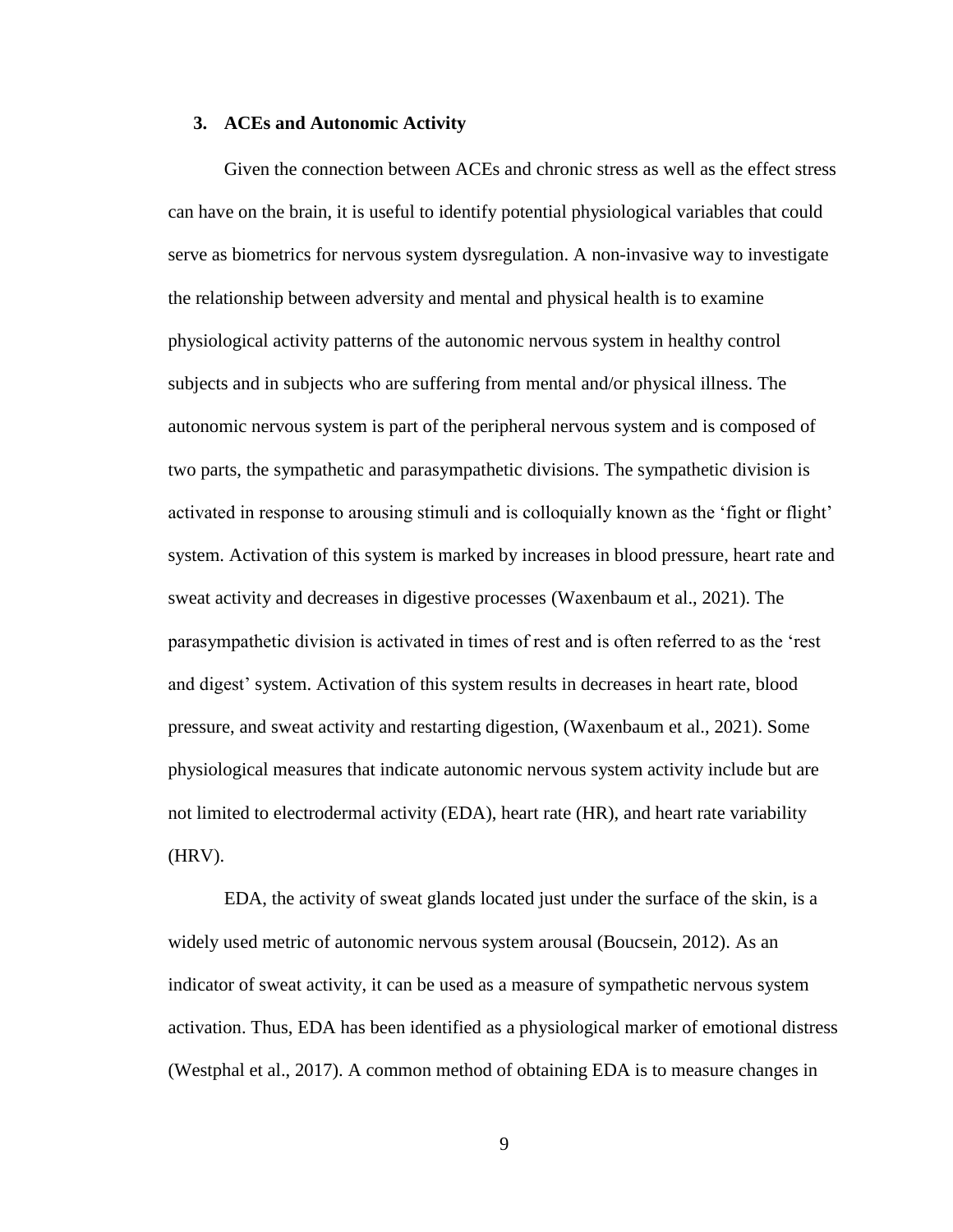skin conductance (SC), which is achieved by passing a low voltage electric current between two electrodes placed on the surface of the skin and measuring the resulting change in current between them (Braithwaite et al., 2013).

HR, the number of times your heart beats in one minute, can be computed from various data sources but is most commonly detected via electrocardiogram (ECG), or measurements of the changes in the voltage across one's chest. ECG peaks indicate when the electrical events leading to a contraction of the heart muscle occur. HR values were used to calculate HRV, which is a physiological measure of changes in cardiac rhythm over time. This study utilizes the Root Mean Square of Successive Differences (RMSSD), which is a time-domain measure of HRV that measures the variance in time intervals between subsequent heartbeats. RMSSD is the predominant metric used to assess vagally-based changes in beat-to-beat interval, (Shaffer & Ginsberg, 2017). The vagal nerves are the principal nerves in the parasympathetic nervous system. These changes in cardiac rhythm are influenced by changes in the sympathetic and parasympathetic branches of the autonomic nervous system as well as interactions between the heart and brain, (Clifford et al., 2006). The average range of RMSSD in healthy adults is 19-71 milliseconds (Nunan, 2010). HRV within healthy ranges is an indicator of good health and adaptability. Higher HRV is also associated with higher functioning in the prefrontal cortex, (Shaffer & Ginsberg, 2017). Low values of HRV have been shown to relate to myocardial infarction; progression of atherosclerosis; and heart failure (Huikuri et al., 1999). Some studies have also associated low HRV values with coronary artery disease and sudden death (Xhyheri et al., 2012), diabetes mellitus (da Silva et al., 2016), acute and chronic stress (Murray, 2012; Castaldo et al., 2015),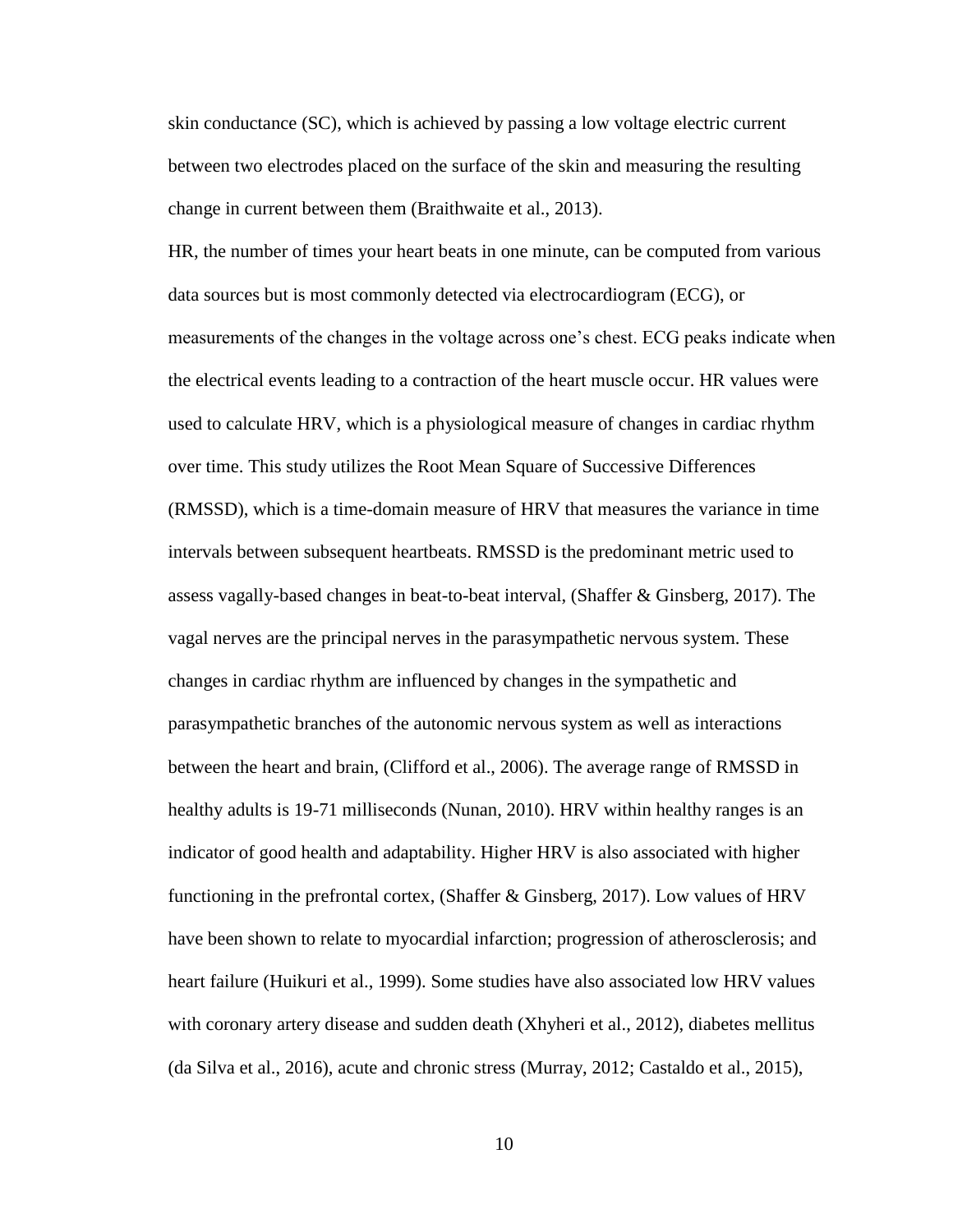metabolic syndrome (Stuckey et al., 2014), depression (Koenig et al., 2016), and bipolar disorders (Bassett, 2015). Furthermore, HRV has been used as a marker of emotional states, with higher HRV marking higher emotion regulation and lower anxiety levels (Choi et al., 2017; Mather & Thayer, 2019).

#### **4. The Current Study**

The purpose of the current study was to investigate if certain physiological activity patterns could be early indicators of the adverse health outcomes associated with ACEs that are seen in adulthood. More research is needed to gain a better understanding of how ACEs are linked to long-term negative mental health outcomes and physiology. The hypotheses in this study were as follows: 1) Individuals who score high on the ACEs scale will display higher levels of HR and EDA at baseline than those with low scores, 2) individuals who score high on the ACEs scale will have higher HR and EDA during the stress task than those with low ACEs scores, and 3) Participants in the high ACEs group will have lower overall HRV than those in the low ACEs groups.

### **II. MATERIALS AND METHODS**

#### <span id="page-10-0"></span>**Participants**

The participants involved in this study were undergraduate students currently enrolled at Augusta University. Participants could have been of any academic classification including Freshman, Sophomore, Junior, Senior, dual-enrolled, or nondegree seeking. Our sample consisted of 97 participants. Using G\*power software (Faul, et al., 2007), the number of participants needed to obtain a large effect size (.35) was calculated to determine the number of participants needed for this study. For a large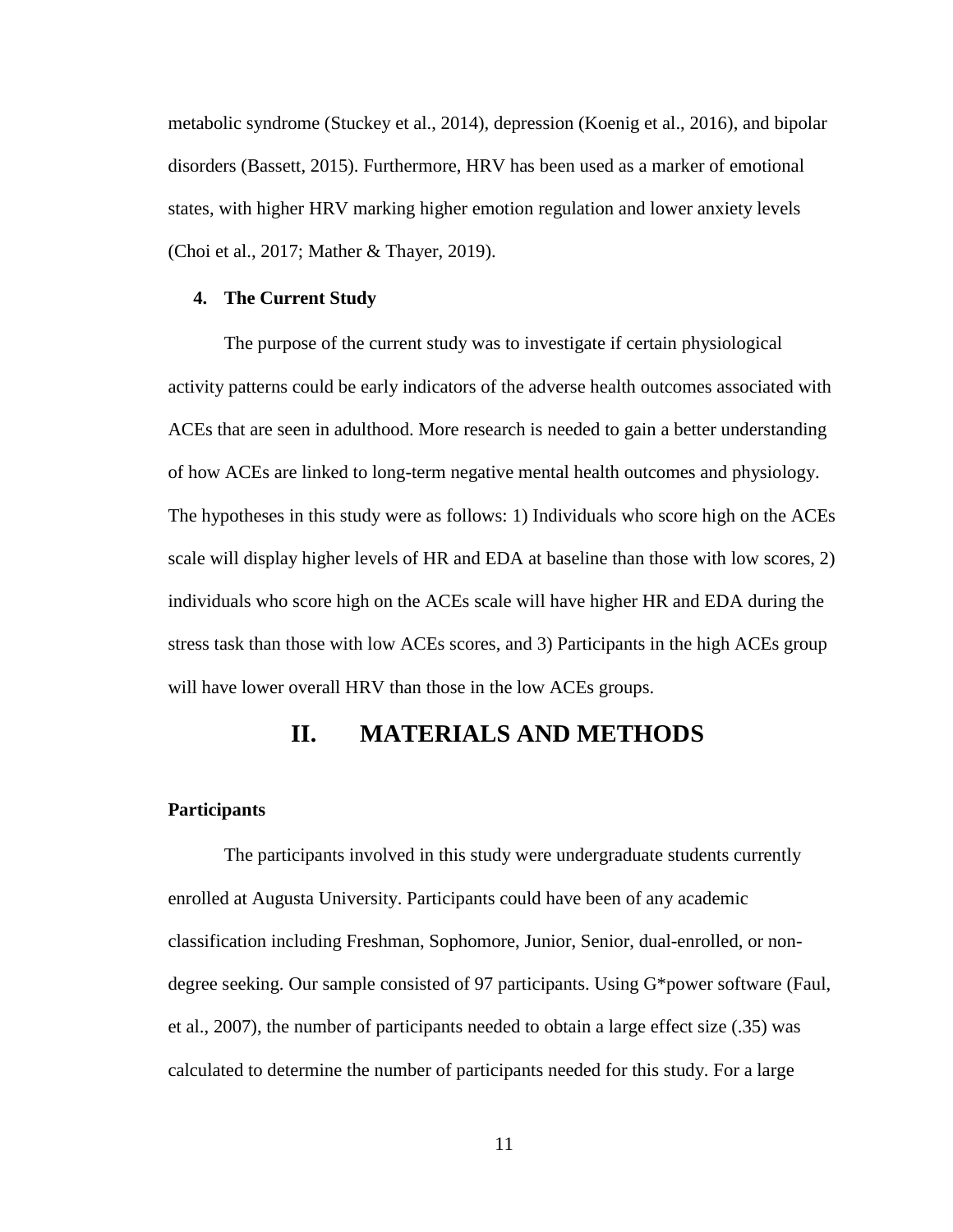effect size (.35) with an error probability of (.05), a sample size of 89 was recommended (See Appendix A for the G\*Power output). Nine participants were added to account for attrition or participants who were EDA non-responders. Participants were recruited through the Augusta University Department of Psychological Sciences undergraduate research participant pool (SONA), through announcements made in undergraduate classes, and through flyers posted on the Summerville and Health Sciences Campuses of Augusta University. Participants may have received course credit or extra credit at the discretion of their professor for their participation.

Participants who self-reported having hyper-or hypohidrosis (excessive or lack of sweat activity), excessively cold hands, or any other skin condition that interferes with sweat gland activity were excluded from participating in the study as these conditions would all affect electrodermal activity readings. Additionally, any student under the age of 18 was not allowed to participate.

#### **Measures**

#### **1. Adverse Childhood Experiences (ACEs) Measure**

ACEs were measured in this study using the Adversity and Abuse Items from the Harvard Second Generation Study Questionnaire (Morrill et al., 2019). This is a modified form of the ACEs Scale originally published by Felitti et al. (1998). It contains 26 multipart questions including (in various combinations) confirmation or denial of an experience, age of that experience, identification of others involved in that experience, frequency of that experience, open-ended descriptions of the experience, and the level of stress caused by the experience. See Appendix B for a complete list of questions included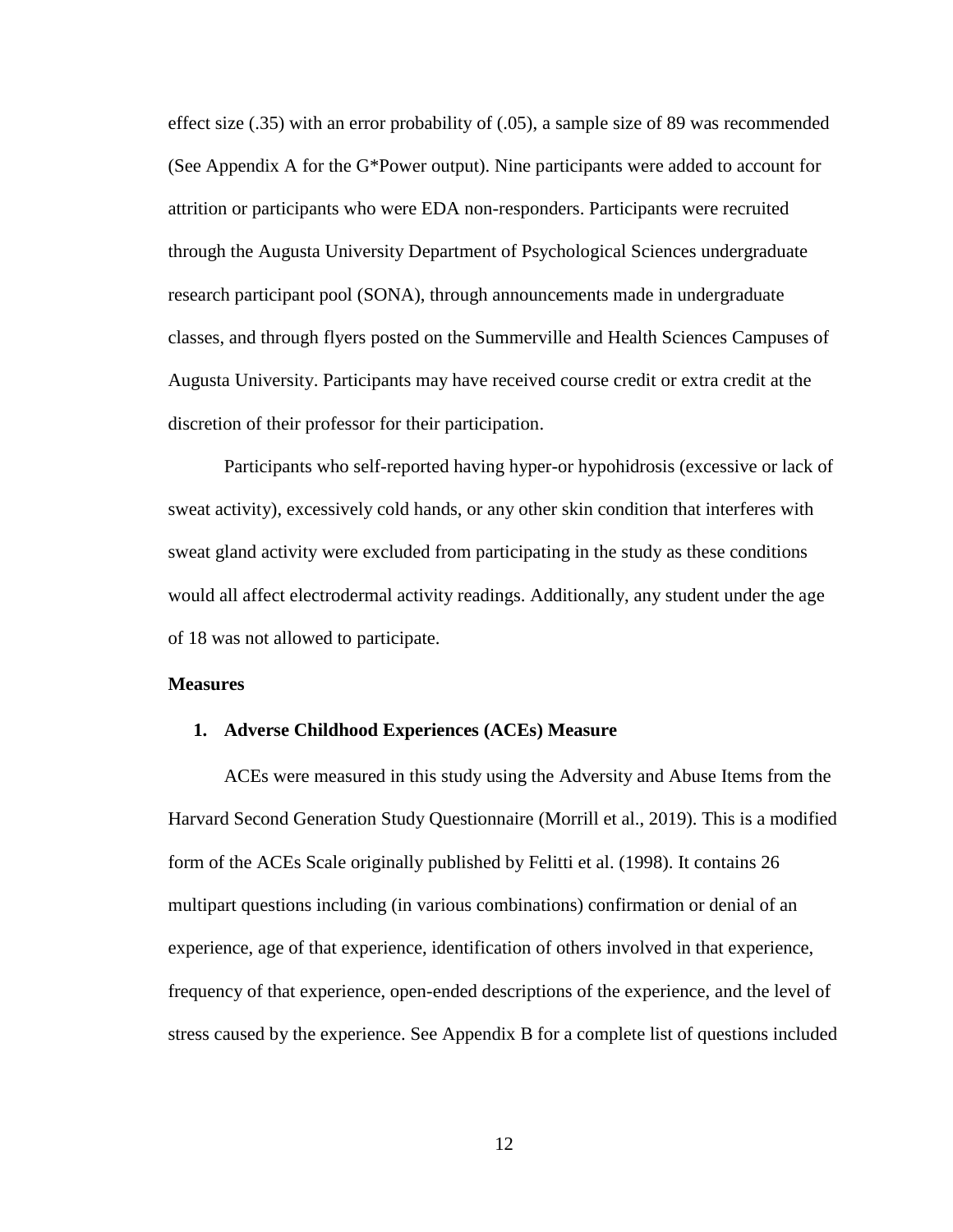in the measure. Participants completed the measure through the survey software utilized by Augusta University, Qualtrics.

#### **2. Stroop Test**

The Stroop Test is a commonly used cognitive processing task in which participants are shown a word (a color name) in a colored font and asked to report what font color the word is written in. The purpose is to see if participants can successfully differentiate between the words they are reading and the colors they are seeing. The Stroop Test has been shown to raise autonomic activity and can be used as a stressor for research (Gersak et al., 2012). For this study, the Stroop Test is a neutrally stressful stimulus taken while psychophysiological markers are being measured.

#### **3. Demographic Questionnaire**

The demographic questionnaire in this study is a researcher created survey asking students to identify the following information: Age, gender identity, race/ethnicity, socioeconomic status, if they have sought psychological treatment in the last 12 months, if they have been prescribed psychotropic medication in the last year, frequency of alcohol use, frequency of tobacco use, and frequency of electronic cigarette or vape use.

#### **4. Psychophysiological Recording**

The psychophysiology markers in this study are all measured on a BIOPAC MP160 (Biopac Systems, Inc., Santa Barbara, CA). EDA and HR will be recorded on a BIOPAC MP160 unit at a sampling rate of 2000Hz, an acquisition rate of 1000 samples per second (2Khz), and gain of x5000. These acquisition parameters are based on suggestions provided by Braithwaite et al. (2013). EDA was measured by placing pregelled electrodes on the intermediate phalanges of the index and middle fingers of the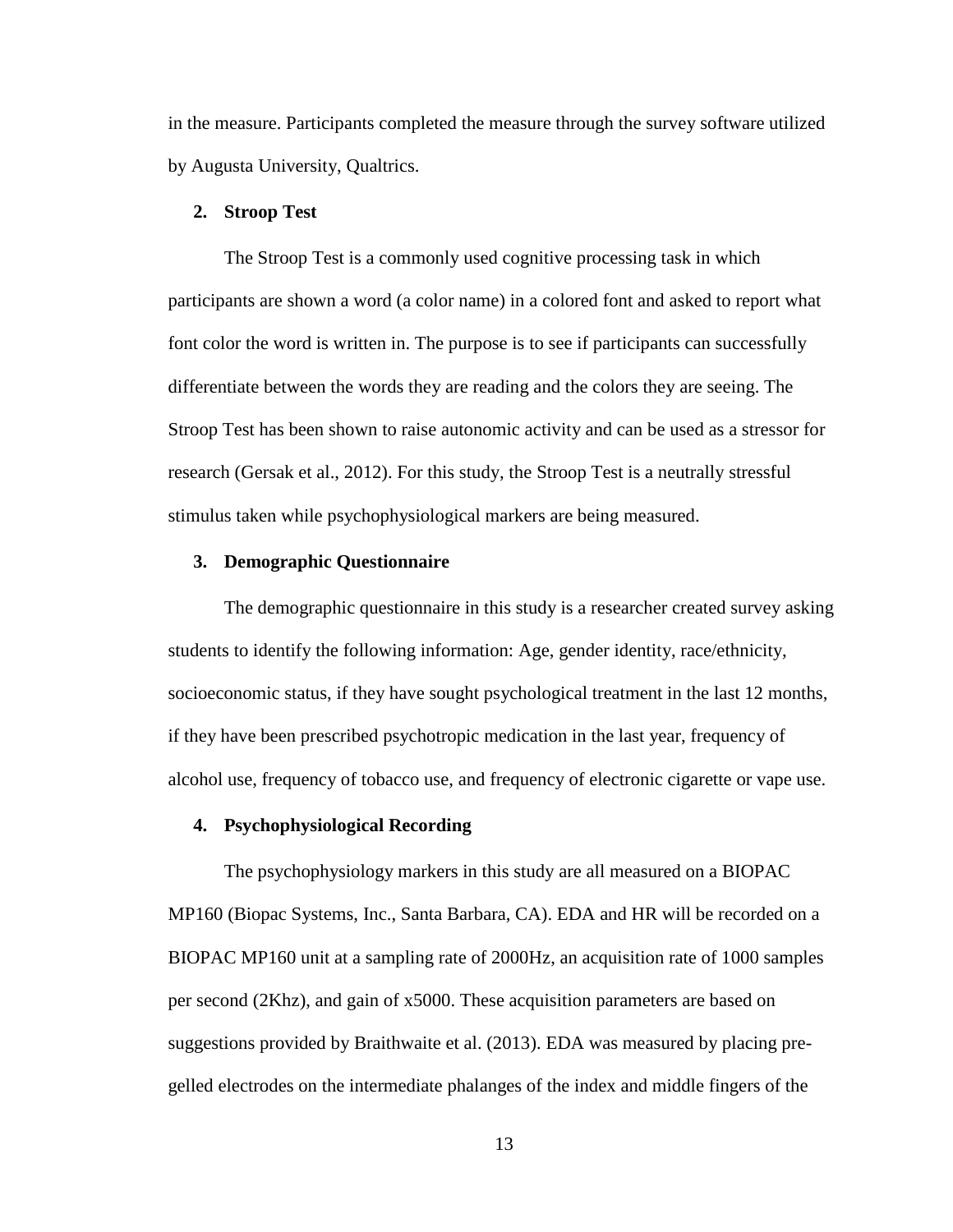participant's non-dominant hand and secured using medical tape. Biopac AcqKnowledge software was used to analyze the EDA patterns. Heart rate (HR) was measured using a three-lead ECG smart amplifier with electrodes being placed on the right and left wrists and the left ankle. From HR, HRV was calculated using Biopac's proprietary software, AcqKnowledge (v. 5.0).

#### **Procedure**

The study was approved by the Augusta University Institutional Review Board. Participants signed up for a 30-minute time slot through SONA. Participants met the researcher in room GE3042 of the GE Building on the Health Sciences Campus of Augusta University. A researcher verbally ensured the participant did not meet any of the exclusion criteria, then reviewed the informed consent document with the participant. If the participant gave their consent to participate, the researcher obtained their signature on the informed consent document (ICD), then signed it themselves. The participant was given a copy of the ICD to retain, and the other was filed in a locked drawer of GE3042. Once consent was obtained, the researcher attached the participants to the BIOPAC with electrodes lined with isotonic gel. The participants then sat still and quiet for two minutes to obtain the participants' baseline EDA and HR. After this, the participants completed the Stroop Task on the computer per the researcher's instructions, while EDA and HR readings were being recorded. The participants were then disconnected from the BIOPAC. Participants then completed the ACEs questionnaire and filled out their demographic information. Finally, the researcher debriefed the participant and gave them contact information for the Augusta University Student Counseling Center. Students were automatically awarded credit through the participant pool management software (SONA).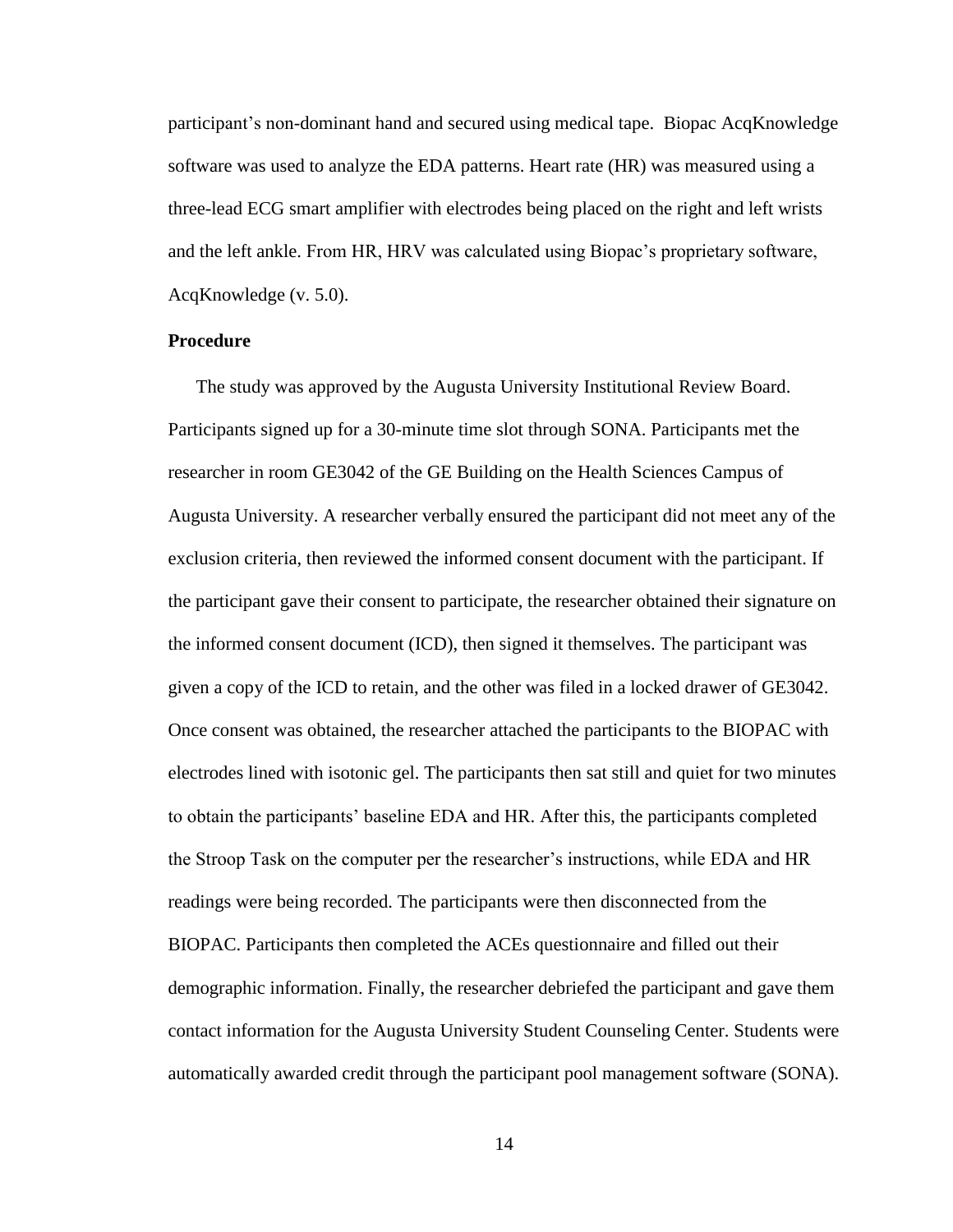## **III. RESULTS**

#### <span id="page-14-0"></span>**Participants**

Participants were 97 currently enrolled Augusta University students. The mean age of the participants was 20.77 (*SD =* 3.87). The sample was 73.2 % women, 24.7% men, and 2.1% transgender/gender non-binary. Participants' race was classified as White (37.1%), Black/African American (30.9%), Hispanic/Latinx (8.2%), Asian/Pacific Islander (15.5%), and other (8.2%). Table 1 contains descriptive statistics for these demographic characteristics. SES was recorded as a measure of self-perceived social standing and as the participants' perception of how well off they are. The measure of selfperceived social standing was on a scale of 1-10 with 10 being the highest standing with a mean of 5.39, a standard deviation of 1.59, and a range of 2-10. The measure of how well-off participants are was also on a scale of 1-10 with 10 being the most well-off with a mean of 5.43, a standard deviation of 1.56, and a range of 1-9.

#### **Table 1**

| Variable |                                      | Mean  | Standard<br>Deviation | Range Frequencies |
|----------|--------------------------------------|-------|-----------------------|-------------------|
| Age      |                                      | 20.77 | 3.87                  |                   |
| Race     |                                      | 2.27  | 1.32                  |                   |
|          | White/Non-Hispanic (1)               |       |                       | 37.1%             |
|          | Black/African American (2)           |       |                       | 30.9%             |
|          | Hispanic/Latinx (3)                  |       |                       | 8.2%              |
|          | Asian/Pacific Islander (4)           |       |                       | 15.5%             |
|          | Other $(5)$                          |       |                       | 8.2%              |
| Gender   |                                      | 1.29  | .50                   |                   |
|          | Woman $(1)$                          |       |                       | 73.2%             |
|          | Man $(2)$                            |       |                       | 24.7%             |
|          | Transgender/Gender Non-Binary<br>(3) |       |                       | 2.1%              |

*Demographic Variables*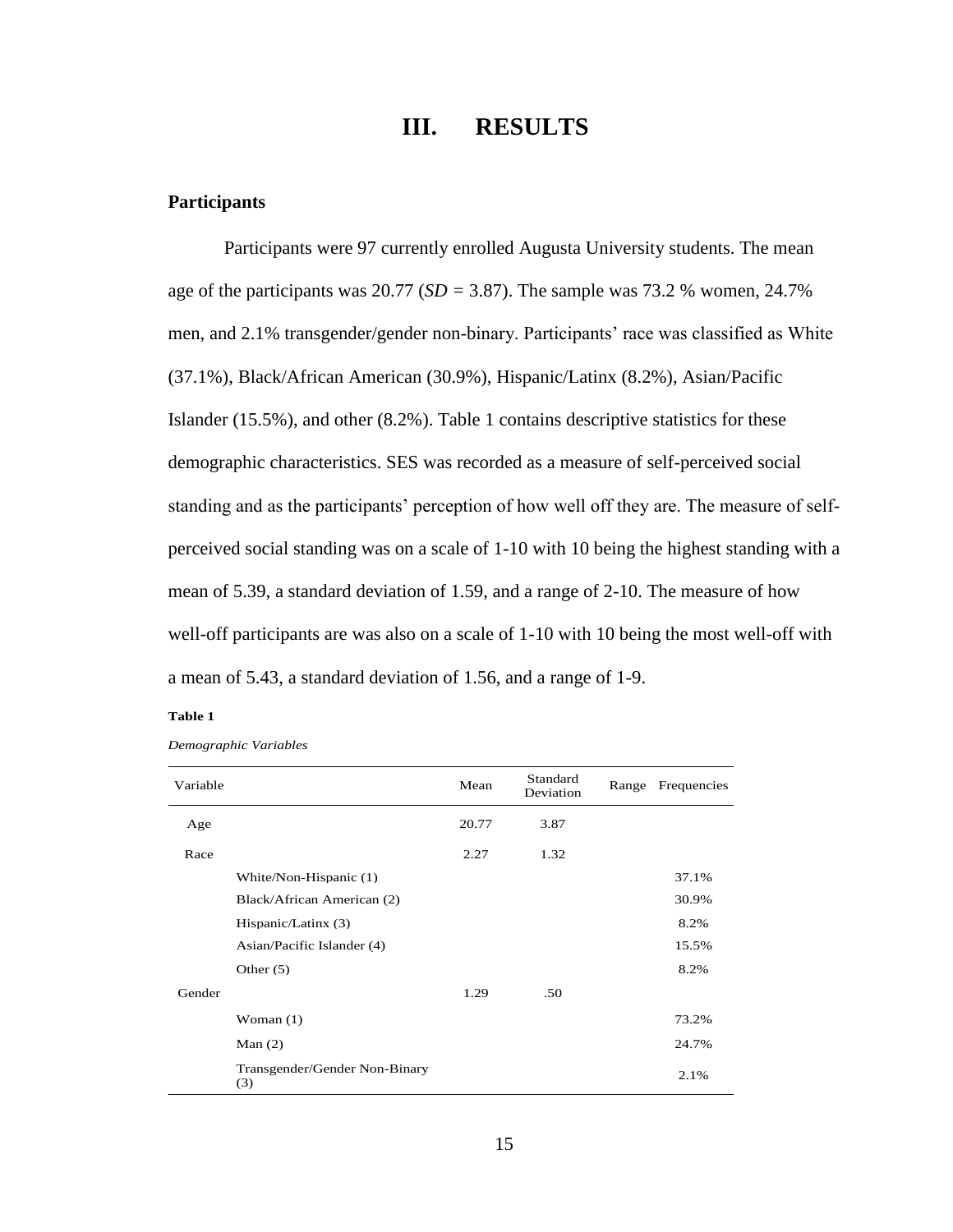Approximately twenty-two percent (22.3%) of the participants reported that they had been prescribed psychotropic medications during the last 12 months. Table 2 shows the type and frequency of the medications reportedly prescribed to the participants. Participants were asked about therapy attendance in the last 12 months, and 45.7% indicated that they had attended therapy within the last year.

| ını<br>н |  |
|----------|--|
|----------|--|

| Drug Class                                                     | N  | Frequency |
|----------------------------------------------------------------|----|-----------|
| Antidepressants                                                |    | 14.29%    |
| Anxiolytics                                                    |    | 38.09%    |
| Combined Medications (depression,<br>anxiety, ADHD, psychosis) | 10 | 47.62%    |

#### **B. Analyses**

Three participants were removed as their EDA or HR scores were three or more standard deviations away from the mean, so they were considered outliers. Thus, 94 participants were included in the analyses. Additionally, 10 participants were excluded only from the HRV analysis as their HRV data was more than 3 standard deviations away from the mean and therefore were considered outliers. They were not excluded from EDA and HR analyses as their data was not considered to be outliers for those variables. The independent variable was ACEs score which is typically analyzed as a categorical variable with 3 groups. In this study, ACEs scores were divided into 3 groups (Group 1: 1-5; Group 2: 6-10; Group 3: 11-26). The dependent variables were EDA, HR, and HRV. A MANOVA was not indicated here because the DVs are not correlated. Table 3 displays the correlation coefficients between the variables. Thus, in order to determine if these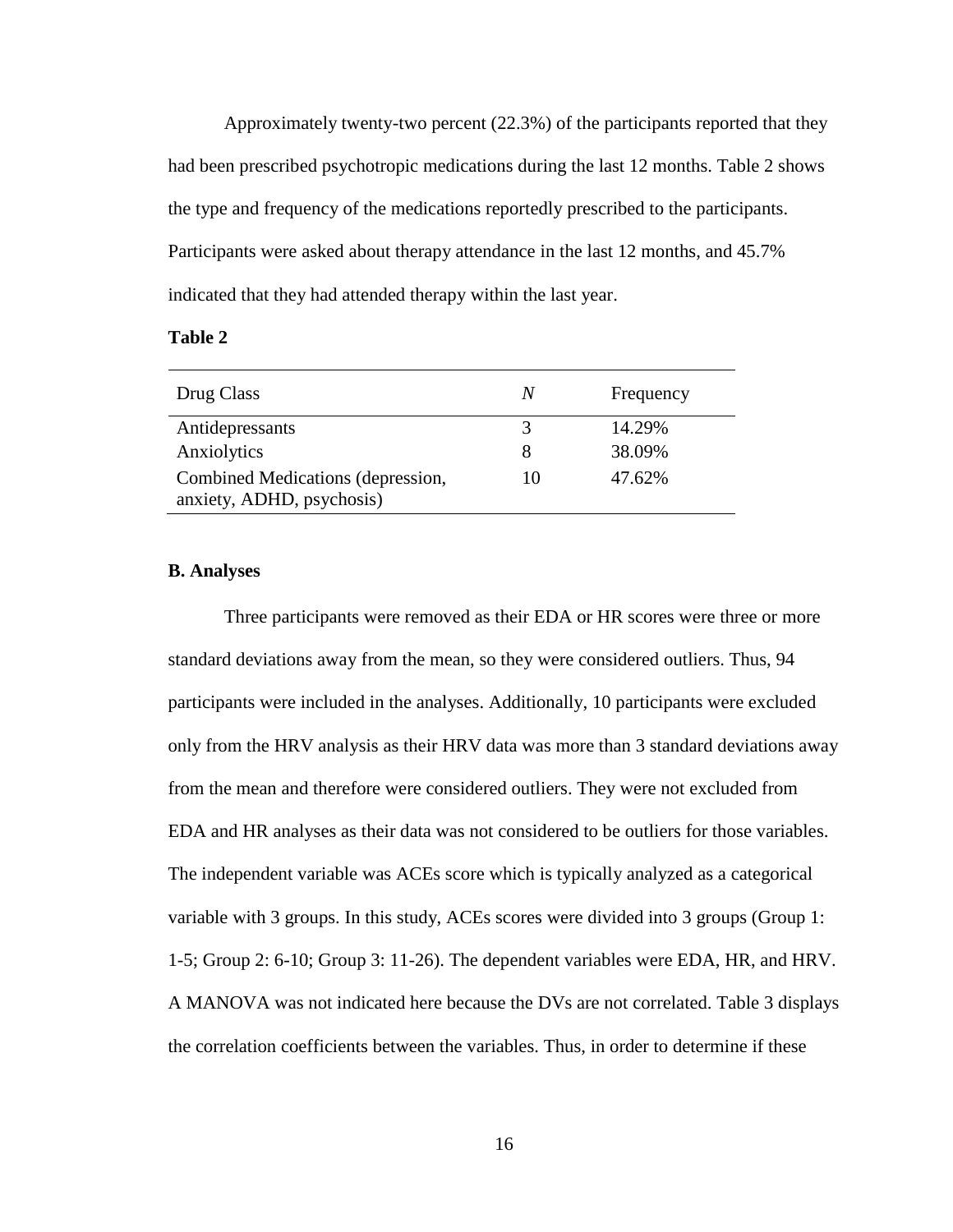data show evidence of a significant difference between ACEs score groups and the 2 timepoint measures of EDA, HR, and HRV, three separate ANOVAs were conducted.

#### **Table 3**

| Variable (Time) |         |         |            |            |            |            |
|-----------------|---------|---------|------------|------------|------------|------------|
| Variable        | EDA(T1) | EDA(T2) | HR(T1)     | HR(T2)     | HRV(T1)    | HRV(T2)    |
| (Time)          | r(p)    | r(p)    | r(p)       | r(p)       | r(p)       | r(p)       |
|                 |         | .957*   | .038(.714) | .106(.308) | $-.004$    | $-.069$    |
| EDA(T1)         |         | (<.001) |            |            | (.970)     | (.533)     |
| EDA(T2)         |         |         | .040(.702) | .087(.403) | .034(.761) | $-.054$    |
|                 |         |         |            |            |            | (.627)     |
| HR(T1)          |         |         |            | $.669*$    | $-.147$    | .051(.648) |
|                 |         |         |            | (<.001)    | (.184)     |            |
| HR(T2)          |         |         |            |            | $-.039$    | .107(.335) |
|                 |         |         |            |            | (.726)     |            |
| HRV(T1)         |         |         |            |            |            | $.491*$    |
|                 |         |         |            |            |            | (<.001)    |

*Correlation Coefficients Between Dependent Variables*

#### <span id="page-16-0"></span>**C. Results**

#### **1. ACEs Score and EDA**

A two-way repeated measures ANOVA was conducted to assess the impact of ACEs score and EDA during the two timepoints. Table 4 contains descriptive statistics for ACEs groups and EDA. There was a significant difference in time 1 and time 2 within all three groups,  $F(1, 91) = 91.71$ ,  $p = < .001$ , indicating that the Stroop Task was a sufficient stressor. However, there was no statistically significant difference found between the groups and time 1 EDA,  $F(2, 91) = .276$ ,  $p = .760$ . There was also no significant difference between the 3 ACEs groups and their EDA during time  $2, F(2, 91)$ = .750, *p* = .475 (see Figure 1).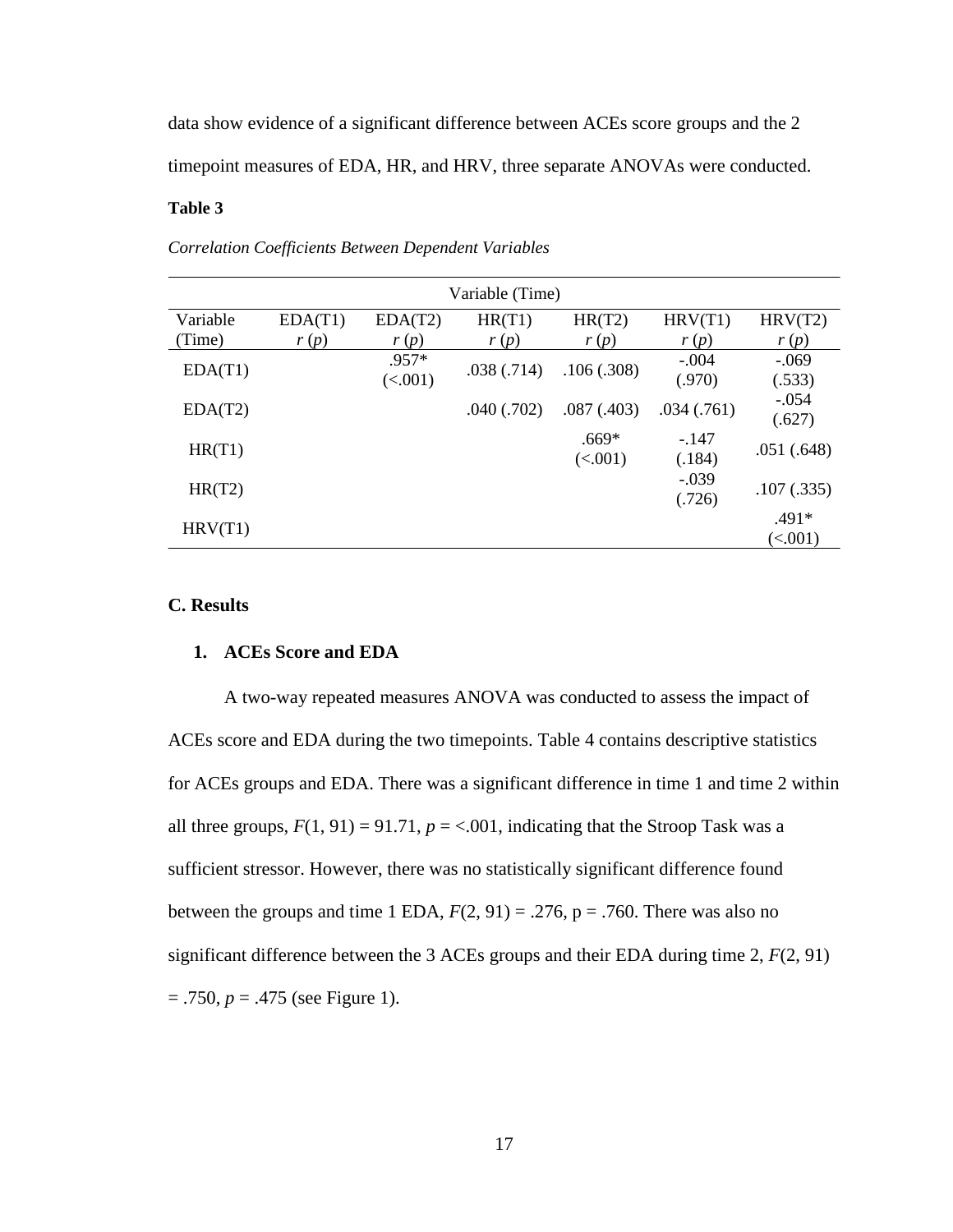### **Table 4**

*ACEs and EDA*

| EDA(T1)    |                    | EDA(T2)     |                    |
|------------|--------------------|-------------|--------------------|
| M(SD)      | 95% CI             | M(SD)       | 95% CI             |
| 3.34(2.43) | [2.30,<br>4.38]    | 5.08 (3.34) | [3.52,<br>$6.65$ ] |
| 3.03(2.07) | [2.31,<br>$3.76$ ] | 4.55(3.47)  | [3.46,<br>5.65]    |
| 2.98(2.58) | [2.17,<br>$3.76$ ] | 4.23(3.69)  | [3.01,<br>5.45]    |
|            |                    |             |                    |

*N* = 94

## **Figure 1**

*Mean EDA values for three ACES groups at baseline and during the Stroop task*

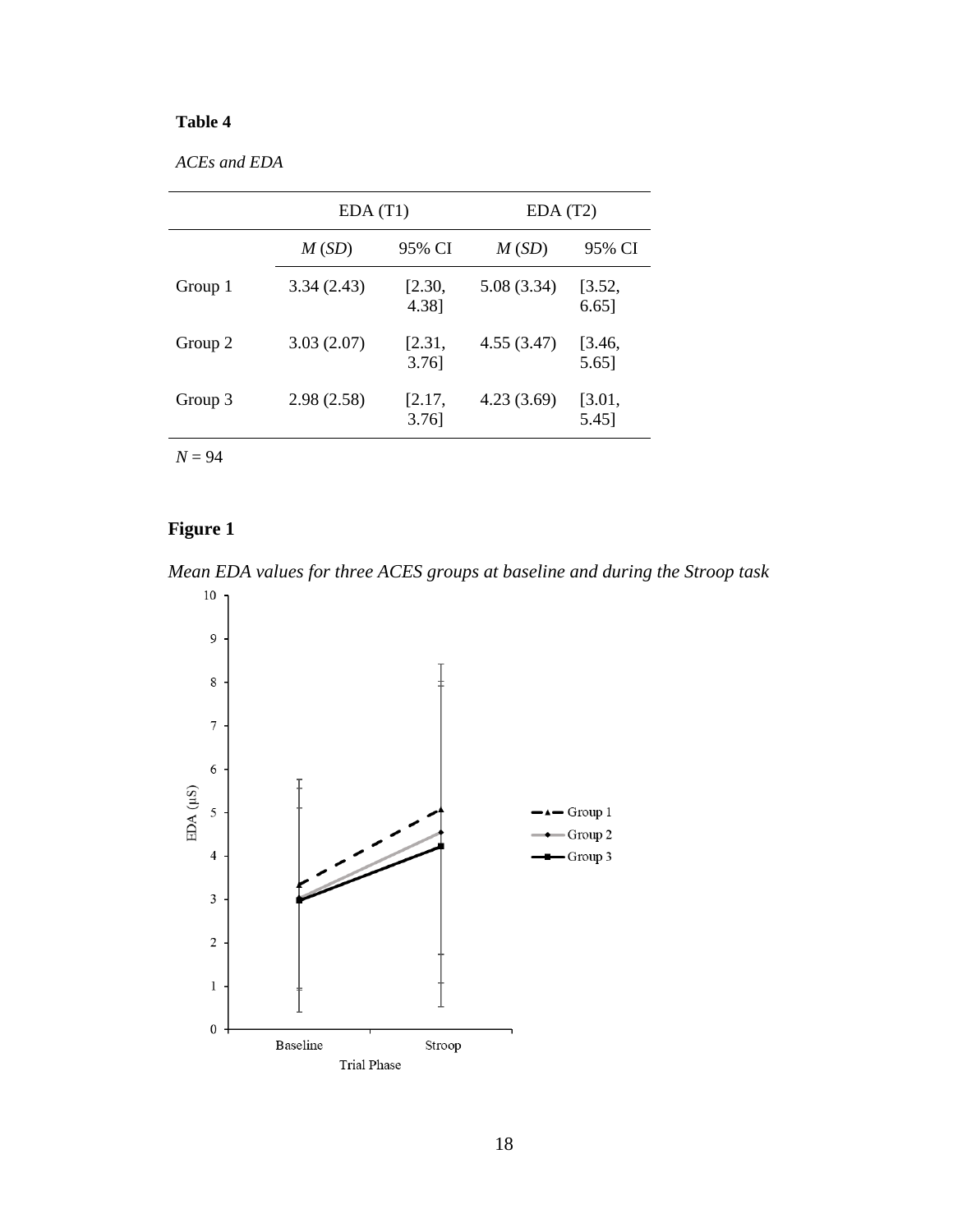#### **2. ACEs Score and HR**

A two-way repeated measures ANOVA was conducted to investigate the impact of ACEs score on HR during two separate time points. Time 1 was a 2-minute baseline and time 2 was during the Stroop task. Table 5 contains descriptive statistics for ACEs group and HR. There was a significant effect of time, with time 1 and time 2 being significantly different within all groups,  $F(1, 91) = 62.38$ ,  $p = < .001$ . However, there were no significant differences between the 3 ACEs groups and time 1 HR,  $F(2, 91) =$ .116,  $p = .890$ . There was also no significant difference between ACEs groups and their HR during time 2, *F* (2, 91) = .592, *p =* .555 (see Figure 2).

#### **Table 5**

|         | HR(T1)  |         | HR(T2)  |         |
|---------|---------|---------|---------|---------|
|         | M(SD)   | 95% CI  | M(SD)   | 95% CI  |
| Group 1 | 88.25   | [82.51, | 95.39   | [90.70, |
|         | (13.58) | 93.98]  | (12.26) | 100.08] |
| Group 2 | 85.67   | [81.66, | 95.46   | [92.18, |
|         | (11.76) | 89.68]  | (9.26)  | 98.73]  |
|         | 86.47   | [82.00, | 94.45   | [90.80, |
| Group 3 | (13.87) | 90.93]  | (10.99) | 98.11]  |
|         |         |         |         |         |

*ACEs and HR*

 $N = 94$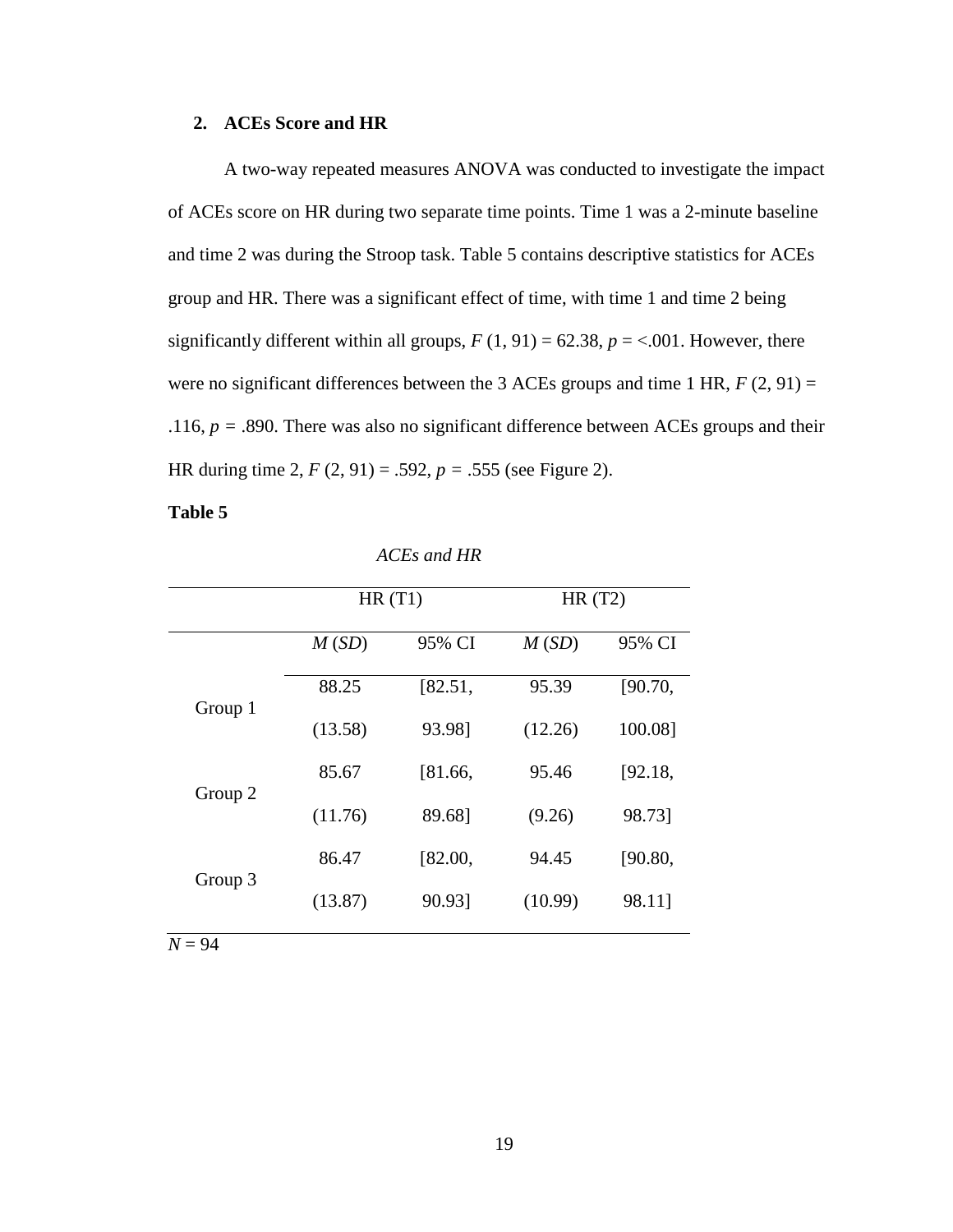#### **Figure 2**

*Mean HR values for three ACES groups at baseline and during the Stroop task*



#### **3. ACEs and HRV**

A two-way repeated measures ANOVA was conducted to investigate the impact of ACEs score on HRV during two separate time points. Time 1 was a 2-minute baseline and time 2 was during the Stroop Task. Table 6 contains descriptive statistics for ACEs groups and HRV. There was no significant difference within groups at time 1 and time 2,  $F(1, 80) = 6.98$ ,  $p = .010$ . There were also no significant differences between ACEs groups and their recorded HRV during time 1,  $F(2,80) = 2.227$ ,  $p = .109$ . Furthermore, there were no significant differences between ACEs groups and their time 2 HRV, *F*   $(2,80) = 1.781, p = .175$  (see Figure 3).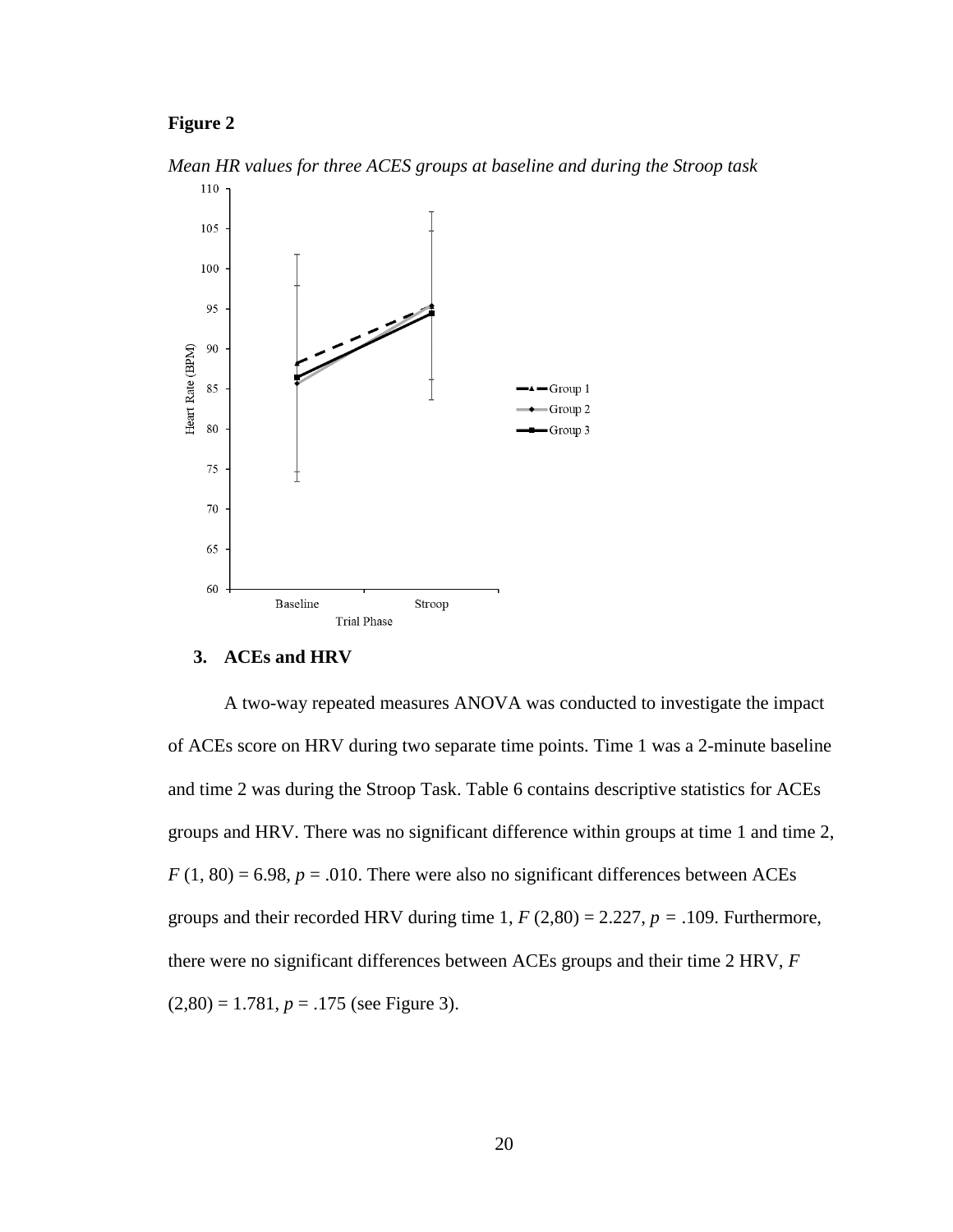### **Table 6**

| <b>ACEs and HRV</b> |
|---------------------|
|---------------------|

|          | HRV(T1)         |         | HRV(T2) |         |
|----------|-----------------|---------|---------|---------|
|          | 95% CI<br>M(SD) |         | M(SD)   | 95% CI  |
|          | 49.81           | [33.75, | 52.32   | [37.67, |
| Group 1  | (26.13)         | 65.88]  | (38.63) | 66.97]  |
|          | 58.87           | [48.45, | 42.18   | [32.68, |
| Group 2  | (37.44)         | 69.30]  | (30.27) | 51.69]  |
|          | 46.42           | [34.48, | 31.76   | [20.88, |
| Group 3  | (27.60)         | 58.35]  | (21.62) | 42.64]  |
| $N = 83$ |                 |         |         |         |

### **Figure 3**

*Mean HRV values for three ACES groups at baseline and during the Stroop task*

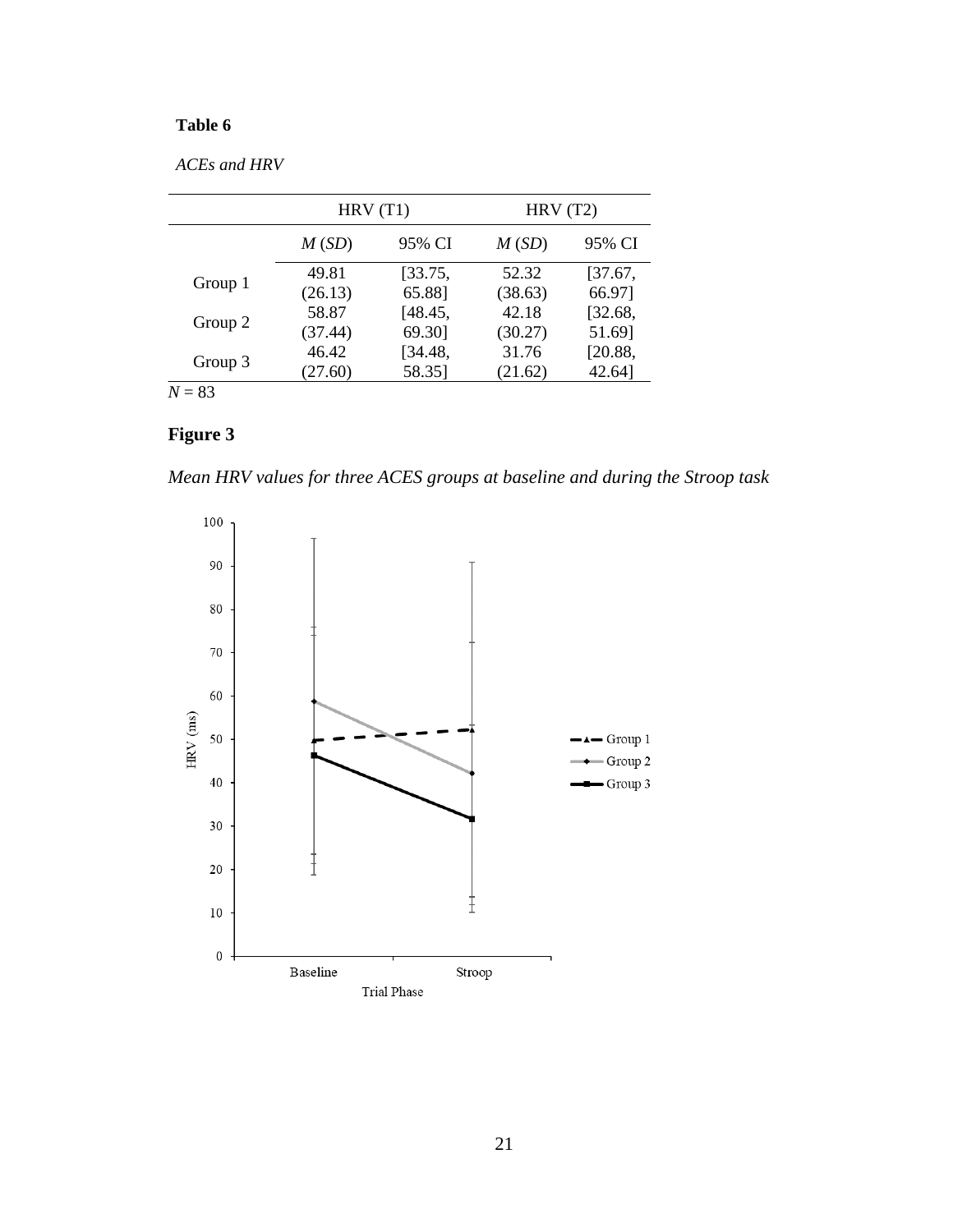## **IV. DISCUSSION**

The purpose of this study was to investigate if there was a connection between an individual's ACEs score and their autonomic activity including HR, EDA, and HRV. Participants' physiology was measured during a baseline period of rest and again during a stressful task. We hypothesized that participants in the high ACEs group would have significantly higher EDA and HR during the baseline reading. Additionally, we hypothesized that participants in the high ACEs group would display higher EDA and HR during the Stroop Task than participants in the low ACEs groups. Finally, we hypothesized that participants in the high ACEs group would have lower HRV than those in the lower ACEs groups. None of these hypotheses were supported by the data found. There were no significant differences between the low and high ACEs groups on any physiological measures at either time 1 or time 2.

#### **Limitations**

There were several limitations in this study. The sample consisted of college aged adults with a mean age of 20, so the sample was majority very young adults. Additionally, the sample was majority women so gender differences could not be examined. Future studies could benefit from obtaining a sample with a more diverse age range and gender distribution to examine differences in these groups. Participants were also asked if they had been prescribed psychotropic medications in the last year, however, there was no measure of their medication status at the time of data collection, so there was no way to investigate differences in currently medicated participants and those not on medication. Another limitation was that HR and EDA were only measured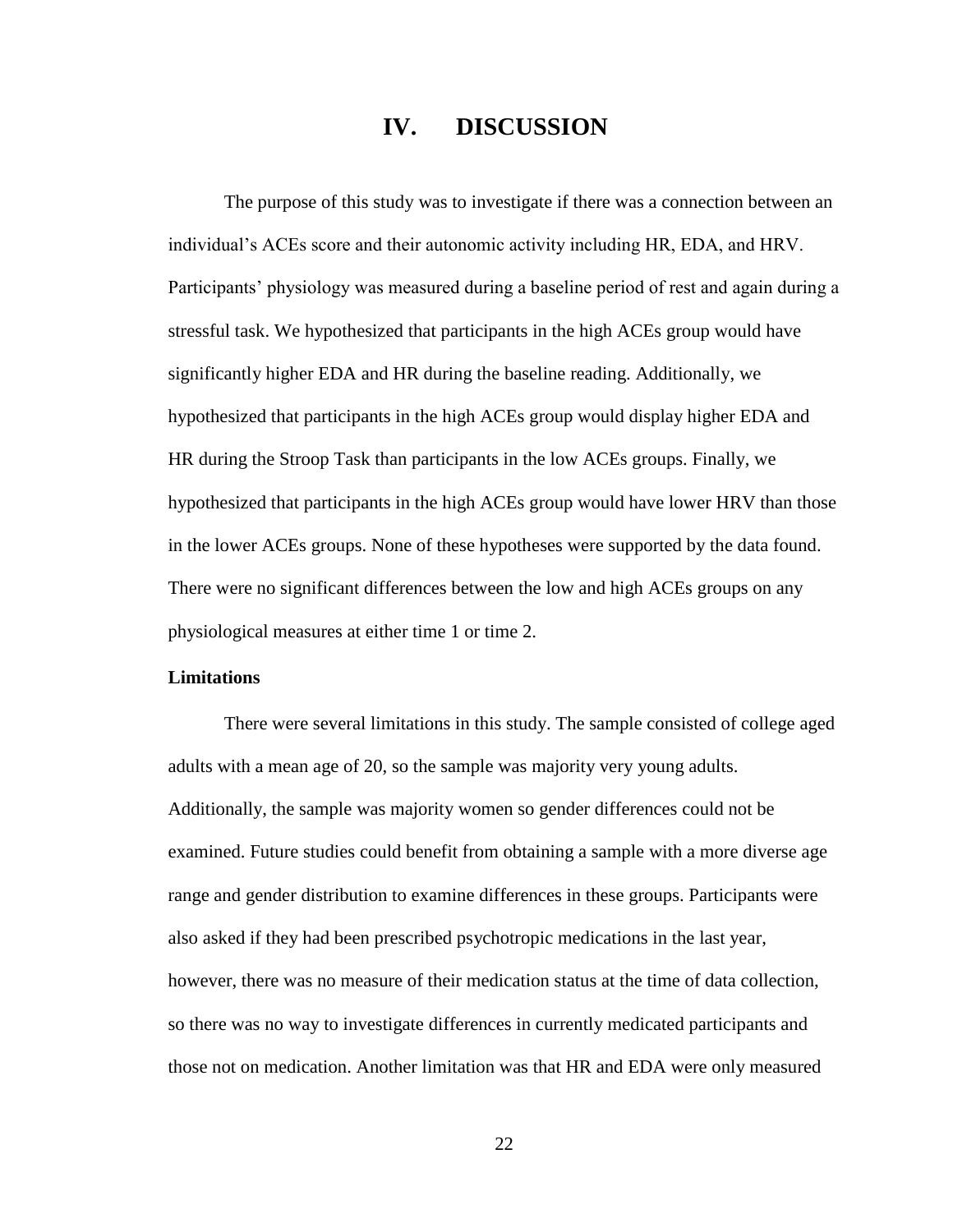during one session. Participants may have had external factors on the day of data collection that skewed their results including using more or less of a substance like caffeine, running late, or having trouble finding the lab that could have caused extra stress, or there could have been warmer weather outside. Consumption of caffeine can stimulate sympathetic nervous system activity, including increasing heart rate and body temperature. Caffeine can also increase feelings of nervousness and anxiety, (Hancock  $\&$ McKim, 2018). Additionally, higher temperatures affect the sympathetic nervous system and can cause alterations in HRV, (Okada & Kakehashi, 2014). Future research could benefit from having participants come in for multiple measurement sessions and taking an average of those sessions to get a more accurate baseline. Additionally, HRV is most accurate when measured over a longer period of time. This study utilized the minimum allowable time for HRV recording because of time constraints and to avoid participant discomfort. Future studies could take longer measurements and may get a more accurate evaluation of a participant's HRV. Lastly, the ACEs scoring could be more informed moving forward. This study defined ACEs score as the raw number of experiences a participant indicated. However, there is an item on the ACEs scale that allows a participant to indicate the stress level felt with each experience. This could be used in the future to create an ACEs score that may be a more accurate representation of the participants' actual experience of trauma.

#### **Future Research**

Future research could look further into the data including examining the difference between the participant's baseline physiology and their physiology during the Stroop Task as a variable. This difference score could provide insight into whether high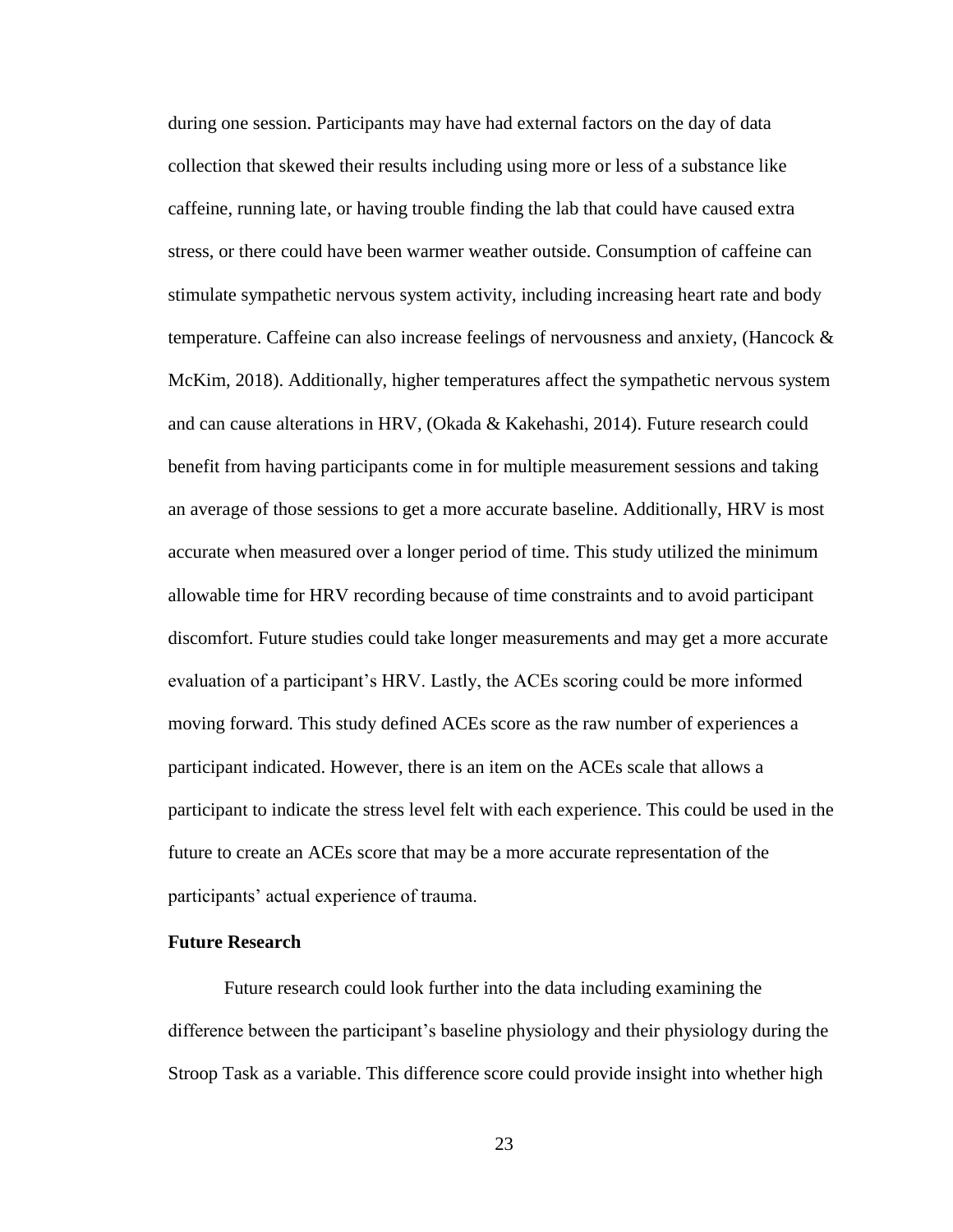ACEs scoring individuals' physiology shifts or increases more drastically under stress than those with lower ACEs scores. This information could be beneficial to the overall picture of the strain that stressful events put on those individuals in their daily lives. The researcher has that data and will be running those analyses as the next step in this research. Additionally, future studies could benefit from looking at the specific ACEs that individuals report and investigating physiological differences between those individuals. For example, if a person responds to the ACEs measures regarding a chaotic or unstable household, it would be interesting to examine if their physiology is different than a participant who responds to the measures regarding peer bullying.

## **V. SUMMARY**

The results of this study contribute to the larger body of research regarding ACEs and physical health. Importantly, replication of this study with a larger, more diverse sample size could potentially display important demographic differences. Additionally, given the lack of significance seen in this study, it warrants further research into ACEs and physiology to determine when and how differences may be seen between individuals. Understanding the role that ACEs play in overall health, as well as physiological markers of anxiety and stress, could be used to inform clinicians of the dangers their clients may face physically and mentally if ACEs are known to be present. Additionally, as future studies clarify the link between early life trauma and physiology, it can add to the explanations of trauma's long term health outcomes. In summary, this topic requires further exploration to increase the knowledge and understanding of these complex issues.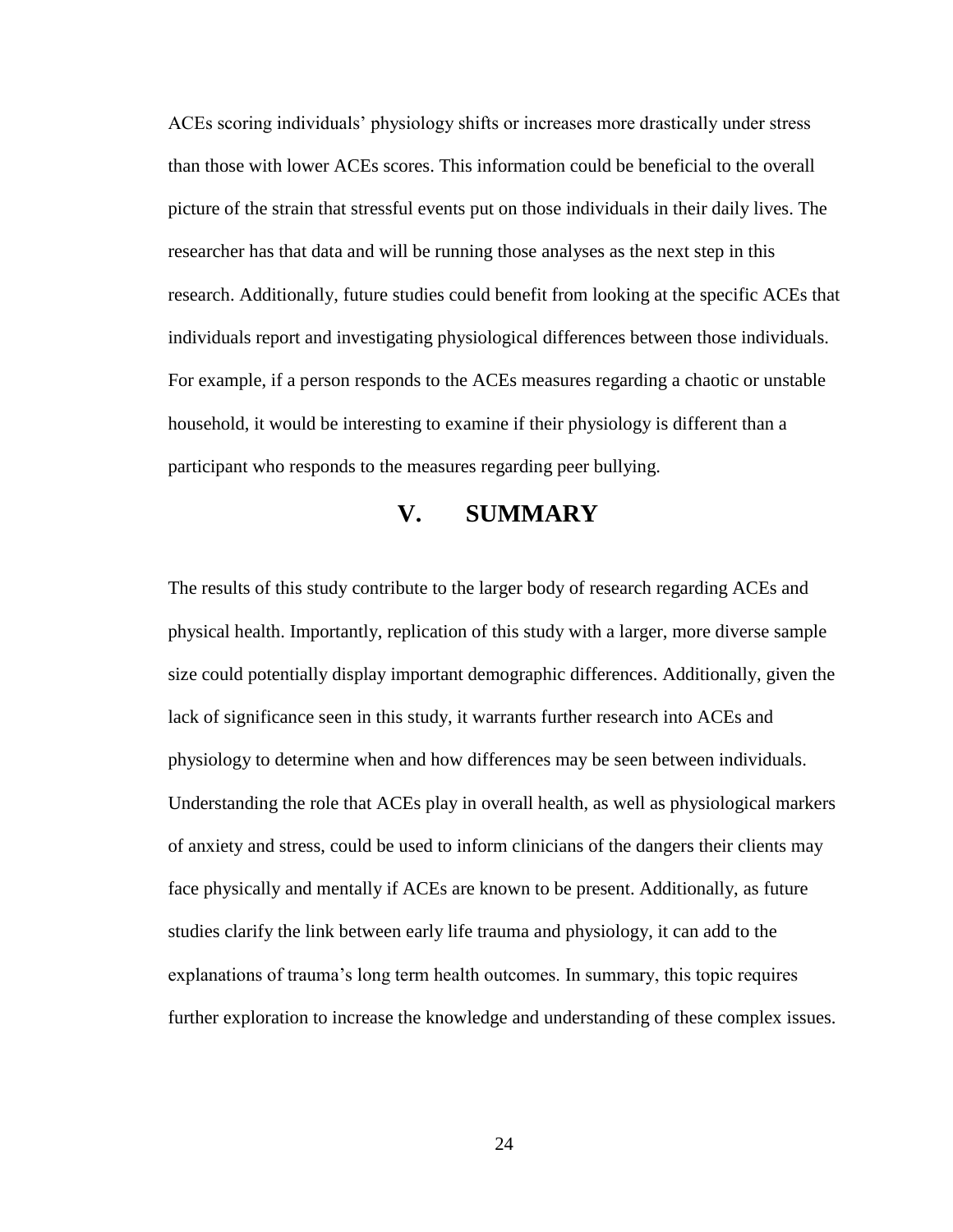## **VI. REFERENCES**

- Afifi, T. O., Enns, M. W., Cox, B. J., Asmundson, G. J. G., Stein, M. B., & Sareen, J. (2008). Population attributable fractions of psychiatric disorders and suicide ideation and attempts associated with adverse childhood experiences. *American Journal of Public Health, 98*(5), 946-952. https://doi.org/10.2105/AJPH.2007.120253
- Bassett, D. (2015). A literature review of heart rate variability in depressive and bipolar disorders. Austral. N. Z. *J. Psychiatry 50*, 1–9. doi: 10.1177/0004867415622689

Boucsein, W. (2012). *Electrodermal activity.* New York: Plenum Press.

- Braithwaite, J. J., Watson, D. G., Jones, R., and Rowe, M. (2013). A guide for analysing electrodermal activity (EDA) & skin conductance responses (SCRs) for psychological experiments. *Psychophysiology 49*, 1017–1034.
- Bryan, R. (2019). Getting to why: Adverse childhood experiences' impact on adult health. *The Journal for Nurse Practitioners, 15*(2), 153-157. doi: 10.1016/j.nurpra.2018.09.12
- Castaldo, R., Melillo, P., Bracale, U., Caserta, M., Triassi, M., and Pecchia, L. (2015). Acute mental stress assessment via short term HRV analysis in healthy adults: a systematic review with meta-analysis. *Biomed. Signal Process. Control 18*, 370– 377. doi: 10.1016/j.bspc.2015.02.012
- Chapman, D. P., Whitfield, C. L., Felitti, V. J., Dube, S. R., Edwards, V. J., & Anda, R. F. (2004). Adverse childhood experiences and the risk of depressive disorders in adulthood. *Journal of Affective Disorders, 82*, 217-225. https://doi.org/10.1016/j.jad.2003.12.013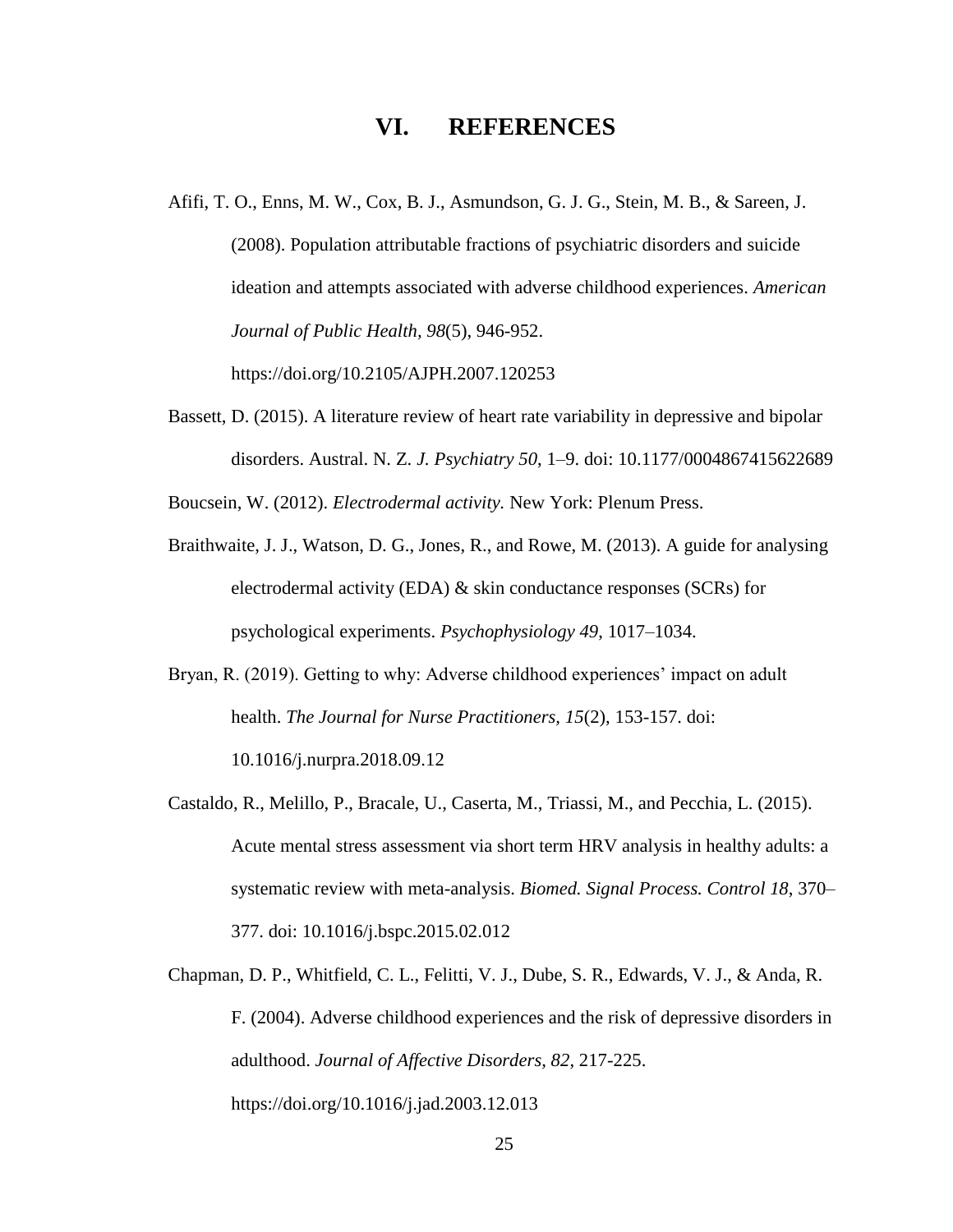- Choi, K.-H., Kim, J., Kwon, O., Kim, M. J., Ryu, Y. H., and Park, J.-E. (2017). Is heart rate variability (HRV) an adequate tool for evaluating human emotions? A focus on the use of the International Affective Picture System (IAPS). *Psychiatry Res. 251*, 192–196. doi: 10.1016/j.psychres.2017.02.025
- Clifford, G., Azuaje, F., and McSharry, P. E. (2006). *Advanced Methods and Tools for ECG Data Analysis*. Norwood, MA: Artech House.
- da Silva, A. F., da Costa de Rezende Barbosa, M. P., Vanderlei, F. M., Christofaro, D. D., and Vanderlei, L. M. (2016). Application of heart rate variability in diagnosis and prognosis of individuals with diabetes mellitus: systematic review. Ann. Noninvasive Electrocardiol. 21, 223–235. doi: 10.1111/anec.12372

Dempster, K., O'Leary, D., MacNeil, A., Hodges, G., & Wade, T. (2021). Linking the hemodynamic consequences of adverse childhood experiences to an altered HPA axis and acute stress response. *Brain, Behavior, and Immunity, 93,* 254-263. doi:

10.1016/j.bbi.2020.12.018

- Felitti, V., Anda, R., Nordenberg, D., Williamson, D., Spitz, A., Edwards, V., Koss, M., & Marks, J. (1998). Relationship of childhood abuse and household dysfunction to many leading causes of death in adults: The adverse childhood experiences study. *American Journal of Preventive Medicine, 14*(4), 245-258. https://doi.org/10.1016/j.amepre.2019.04.001
- Gersak, G., Ogorevc, J., & Drnovšek, J. (2012). Stroop test A reference stimulus for psychophysiological measurements?
- Hancock, S. & McKim, W. (2018). *Drugs and behavior: An introduction to behavioral pharmacology.* Pearson Education.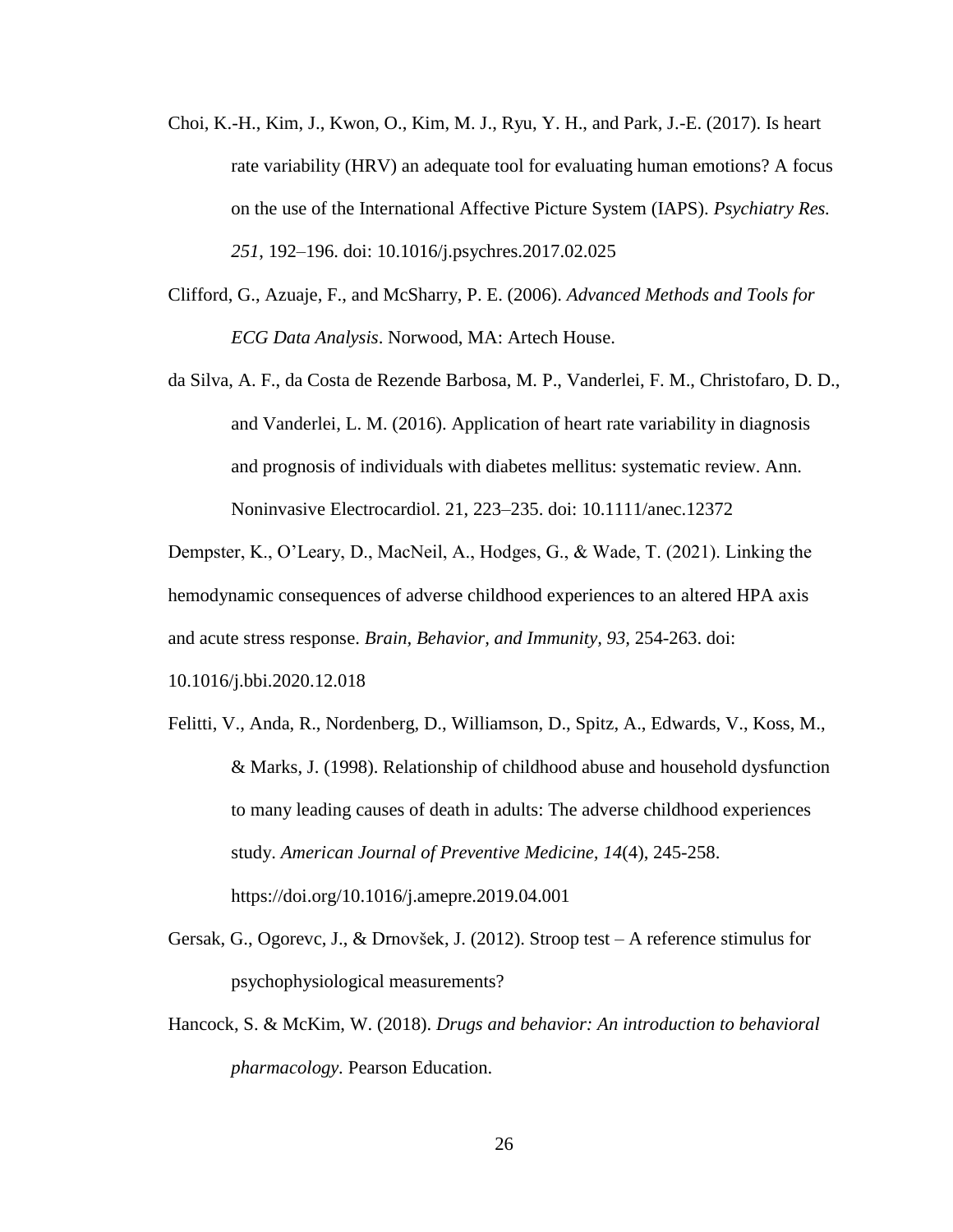- Hege, A., Bouldin, E., Roy, M., Bennett, M., Attaway, P., & Reed-Ashcraft, K. (2020). Adverse childhood experiences among adults in North Carolina, USA: Influences on risk factors for poor health across the lifespan and intergenerational implications. *International Journal of Environmental Research and Public Health, 17*(8548). https://doi.org/10.3390/ijerph17228548
- Heron, M. (2019). Deaths: Leading causes for 2017. *National Vital Statistics Report, 68*(6). https://www.cdc.gov/nchs/data/nvsr/nvsr68/nvsr68\_06-508.pdf
- Herzog, J. I., & Schmahl, C. (2018). Adverse childhood experiences and consequences on neurobiological, psychosocial, and somatic conditions across the lifespan. *Frontiers in Psychiatry, 9*(420).

https://doi.org/10.3389/fpsyt.2018.00420Huikuri, H., Mäkikallio, T., Airaksinen, K., Mitrani, R., Castellanos, A., and Myerburg, R. (1999). Measurement of heart rate variability: a clinical tool or a research toy? J. Am. Coll. Cardiol. 34, 1878– 1883. doi: 10.1016/S0735-1097(99)00468-4

- Karatekin, C. (2017). Adverse childhood experiences (ACEs), stress and mental health in college students. *Stress and Health, 34*, 36-45. https://doi.org/10.1002/smi.2761
- Koenig, J., Kemp, A., Beauchaine, T., Thayer, J., and Kaess, M. (2016). Depression and resting state heart rate variability in children and adolescents - a systematic review and metaanalysis. Clin. Psychol. Rev. 46, 136–150. doi: 10.1016/j.cpr.2016.04.013

Martín-Higarza, Y., Fontanil, Y., Méndez, M., & Ezama, E. (2020). The direct and indirect influences of adverse childhood experiences on physical health: A cross-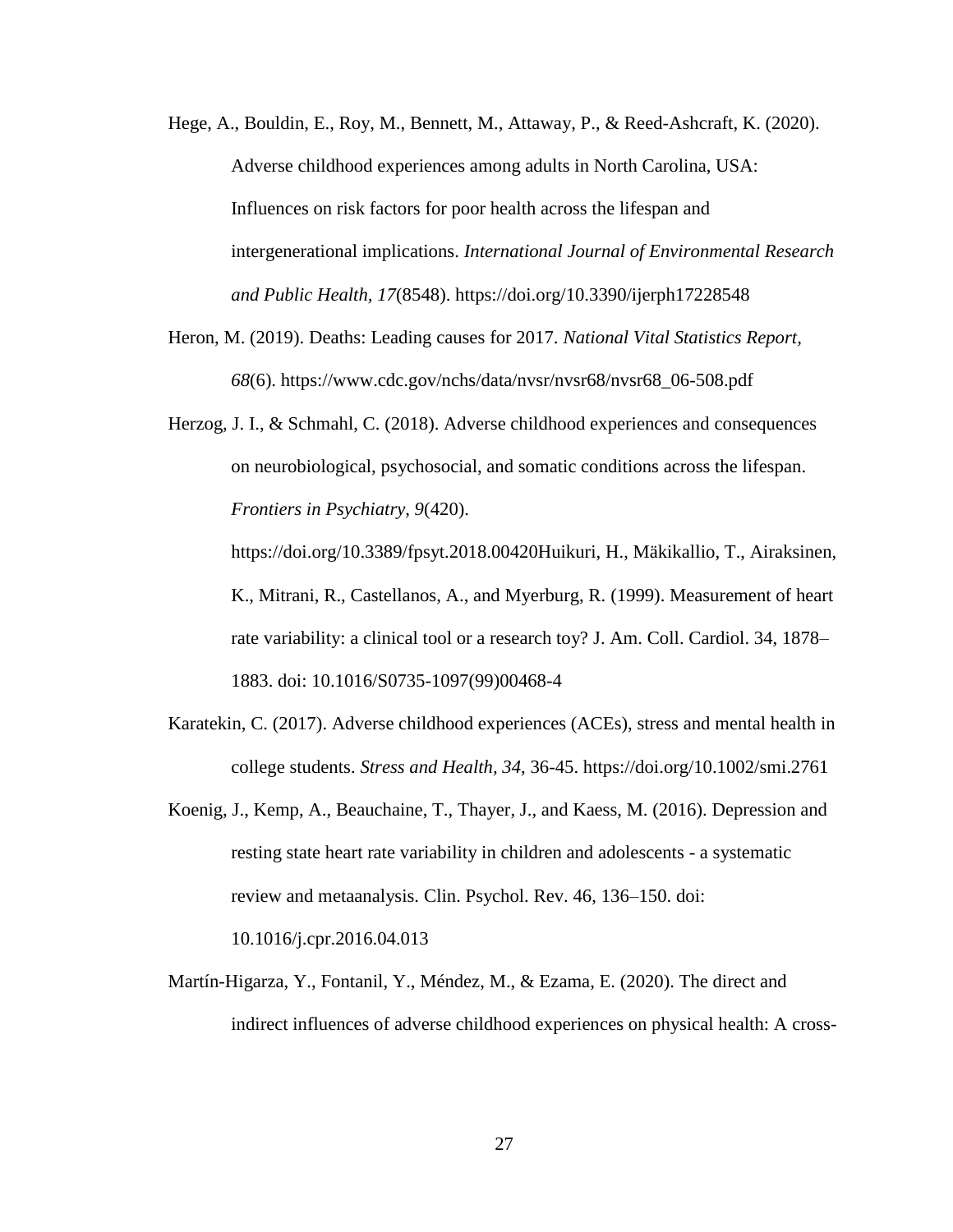sectional study. *International Journal of Environmental Research and Public Health, 17*(8507). https://doi.org/10.3390/ijerph17228507

- McEwan, B. (2013). The brain on stress: Toward an integrative approach to brain, body, and behavior. *Perspectives on Psychological Science, 8*(6), 673-675. doi: 10.1177/1745691613506907.
- Merrick, M., Ford, D., Ports, K., Guinn, A., Chen, J., Klevens, J., Metzler, M., Jones, C., Simon, T., Daniel, V., Ottley, P., & Mercy, J. (2019). Vital signs: Estimated proportion of adult health problems attributable to adverse childhood experiences and implications for prevention — 25 States, 2015–2017. *Morbidity and Mortality Weekly Report, 68*(44), 995-1005.
- Morrill, M. I., Schulz, M. S., Nevarez, M. D., & Preacher, K. J. (2019). Assessing withinand between-family variations in an expanded measure of childhood adversity. *American Psychological Association, 31*(5), 660-673. http://dx.doi.org/10.1037/pas0000691
- Murray, A. (2012). Examining heart rate variability and alpha-amylase levels in predicting PTSD in combat-experienced marines (Ph.D. thesis). Alliant International University, Alhambra, CA, United States.
- Okada, M. & Kakehashi, M. (2014). Effect of outdoor temperature on changes in physiological variables before and after lunch in healthy women. *International Journal of Biometrology, 58*(9), 1973-1981. doi: 10.1007/s00484-014-0800-1
- Shaffer, F., and Ginsberg, J. (2017). An overview of heart rate variability metrics and norms. Front. Public Heal. 5:258. doi: 10.3389/fpubh.2017.00258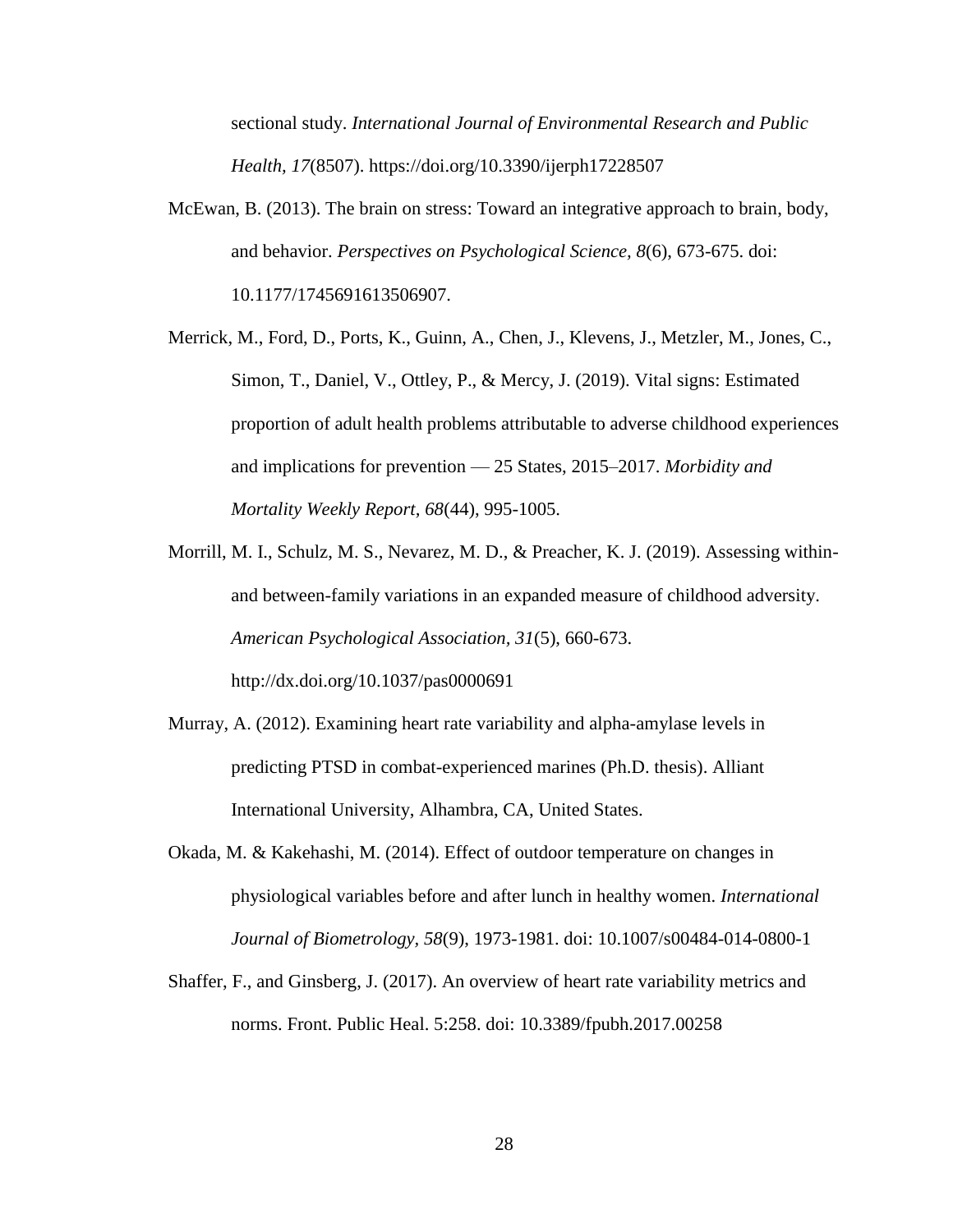- Stuckey, M., Tulppo, M., Kiviniemi, A., and Petrella, R. (2014). Heart rate variability and the metabolic syndrome: a systematic review of the literature. Diabetes. Metab. Res. Rev. 30, 784–793. doi: 10.1002/dmrr.2555
- Westphal, M., Aldao, A., & Jackson, C. (2017). Emotion dysregulation in comorbid posttraumatic stress disorder and substance use disorders: A narrative review. *Military Psychology, 29*(3), 216-220.

Xhyheri, B., Manfrini, O., Mazzolini, M., Pizzi, C., and Bugiardini, R. (2012). Heart rate variability today. Prog. Cardiovasc. Dis. 55, 321–331. doi:

10.1016/j.pcad.2012.09.001

## **VII. APPENDIX A**

#### [8] -- Friday, April 15, 2022 -- 15:29:52

| <b>F tests</b> – Linear multiple regression: Fixed model, $R^2$ increase |                                        |       |                |  |  |  |
|--------------------------------------------------------------------------|----------------------------------------|-------|----------------|--|--|--|
| Analysis:                                                                | A priori: Compute required sample size |       |                |  |  |  |
| Input:                                                                   | Effect size f <sup>2</sup><br>$= 0.15$ |       |                |  |  |  |
|                                                                          | $\alpha$ err prob                      |       | $= 0.05$       |  |  |  |
|                                                                          | Power $(1-\beta$ err prob)             |       | $= 0.95$       |  |  |  |
|                                                                          | Number of tested predictors            | $=$ 1 |                |  |  |  |
| Total number of predictors<br>$= 10$                                     |                                        |       |                |  |  |  |
| Output:                                                                  | Noncentrality parameter $\lambda$      |       | $= 13.3500000$ |  |  |  |
|                                                                          | Critical F                             |       | $= 3.9634721$  |  |  |  |
|                                                                          | Numerator df                           | $=$ 1 |                |  |  |  |
|                                                                          | Denominator df                         |       | $= 78$         |  |  |  |
|                                                                          | Total sample size                      |       | $= 89$         |  |  |  |
|                                                                          | Actual power                           |       | $= 0.9503703$  |  |  |  |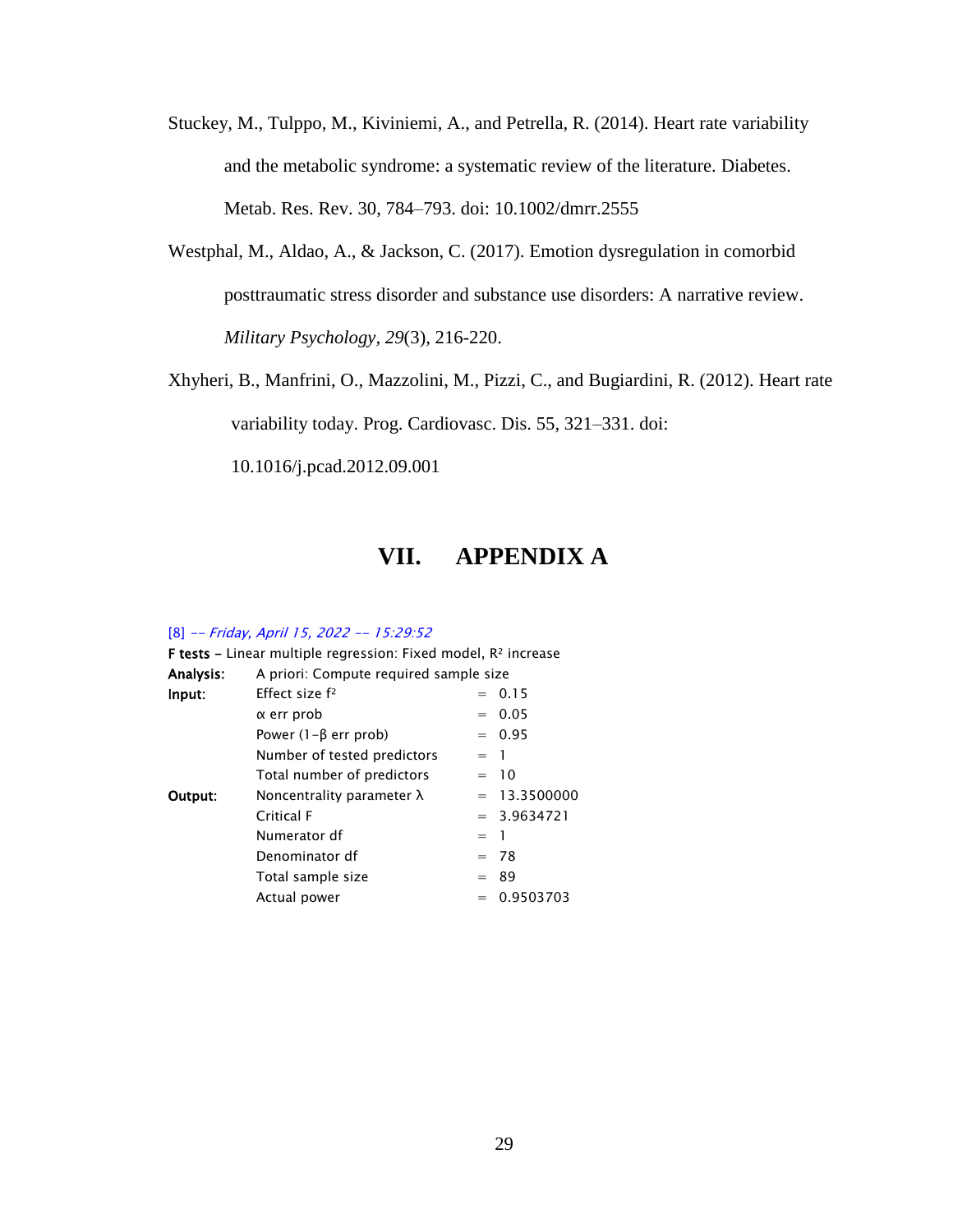## **VIII. APPENDIX B**

|                                 | <b>SECOND</b><br><b>GENERATION</b>                                                                                                                                                                              |
|---------------------------------|-----------------------------------------------------------------------------------------------------------------------------------------------------------------------------------------------------------------|
|                                 |                                                                                                                                                                                                                 |
|                                 | <b>STUDY</b>                                                                                                                                                                                                    |
|                                 | Adversity and Abuse Items from the                                                                                                                                                                              |
|                                 | 2016 Harvard Second Generation Study                                                                                                                                                                            |
|                                 | Questionnaire                                                                                                                                                                                                   |
|                                 | 1. The following questions are about things that sometimes happen during childhood. When                                                                                                                        |
| OYes                            | $ONo \longrightarrow Go$ to question 2<br>1a. During your childhood, how many times did this happen?<br>Times                                                                                                   |
|                                 | Ib. What age or ages were you when this happened?                                                                                                                                                               |
|                                 | answering, please think back to your own childhood, that is, from birth through 18 years of age.<br>While you were growing up, before you turned 19, were your parents ever separated or divorced?<br>Years old |
|                                 | 1c. Overall, how stressful was this for you?                                                                                                                                                                    |
| ONot at all                     |                                                                                                                                                                                                                 |
| OA little<br>OSomewhat<br>OVery |                                                                                                                                                                                                                 |

For a complete list of items, please see: http://dx.doi.org/10.1037/pas0000691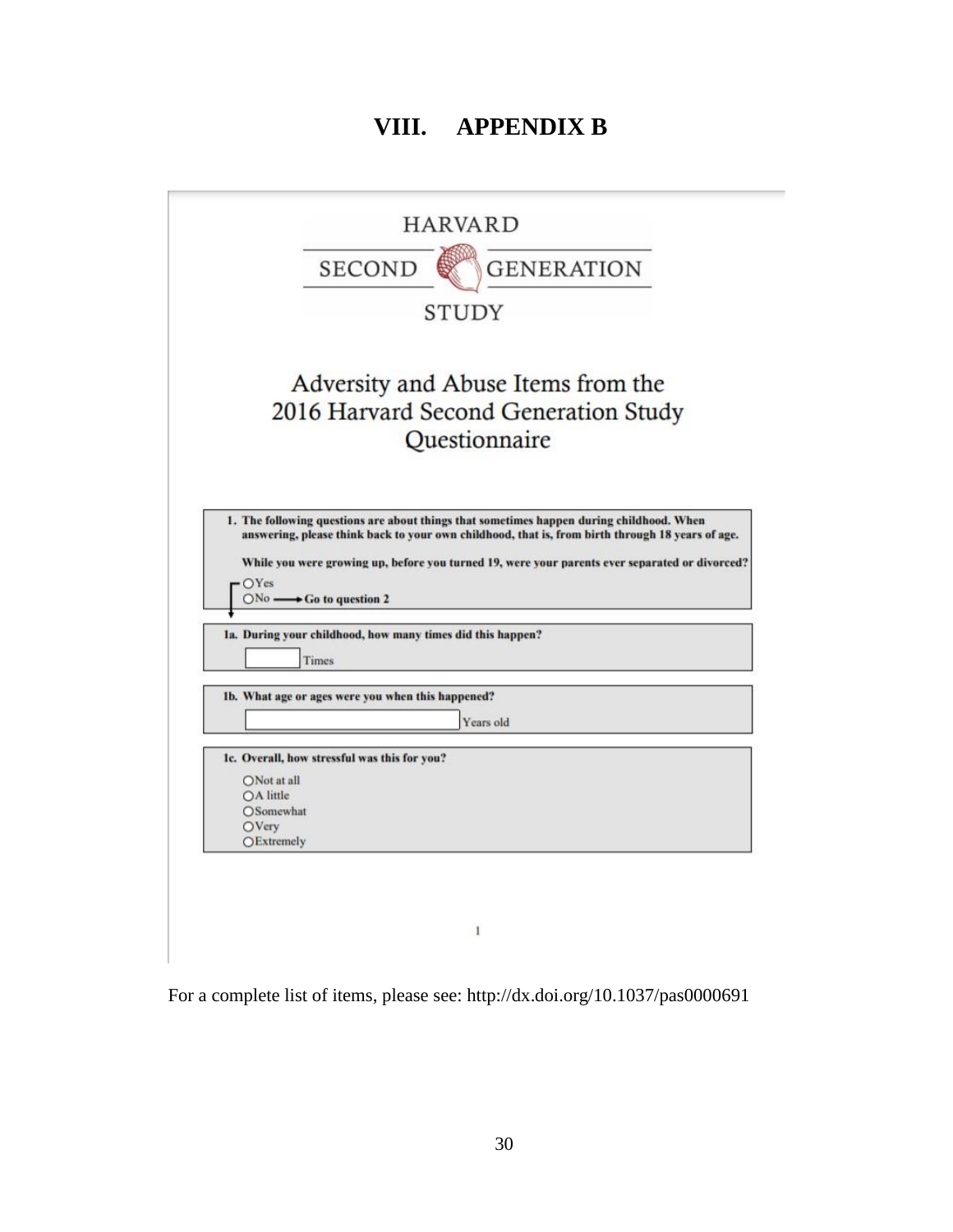## **IX. APPENDIX C**



## **X. APPENDIX D**

Please answer the following as honestly and completely as possible.

- 1. Please indicate your gender.
	- a. Man
	- b. Woman
	- c. Transgender/Gender non-binary
	- d. Different Identity (Please state)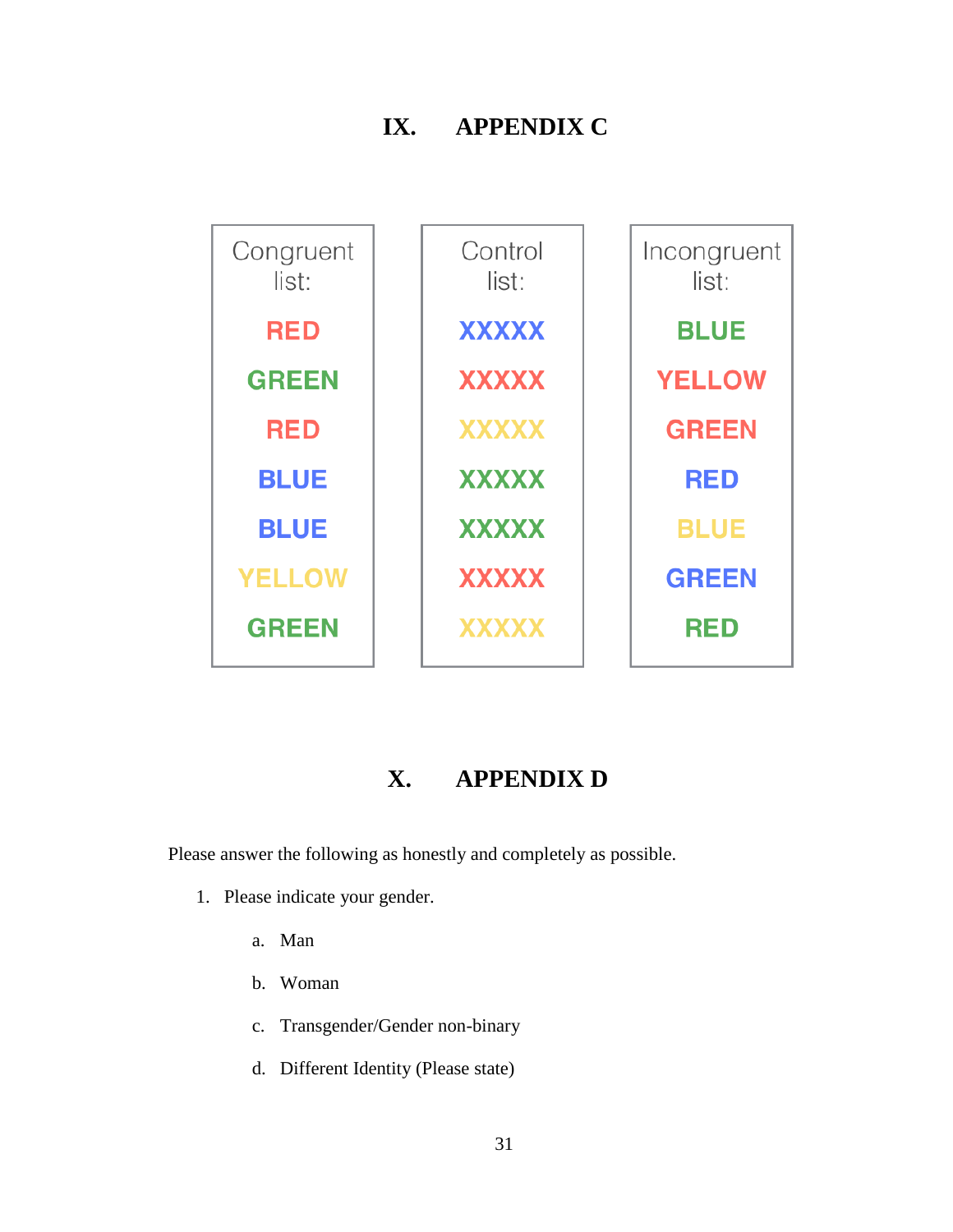- 2. How do you identify your race/ethnicity?
	- a. Native American/First Nation
	- b. Black/African American
	- c. Hispanic/Latinx
	- d. White, non-Hispanic/Latinx
	- e. Asian/Pacific Islander
	- f. Different Identity (Please state)
- 3. Have you been prescribed psychotropic medications in the last year? (i.e., antidepressants, anti-anxiety medications, etc.)
- 4. If yes, what type of medication? (Select all that apply.)
	- a. Anti-Depressant medications
	- b. Anti-anxiety medications
	- c. Anti-psychotic medications
	- d. Attention deficit medications (i.e., Adderall, Vyvanse, etc.)
- 5. Have you sought psychological treatment (i.e., counseling, therapy, etc.) in the last year?
- 6. In the past year, how many times have you used the following?
	- a. Alcohol:
		- i. Never
		- ii. Once or twice
		- iii. Monthly
		- iv. Weekly
		- v. Daily or almost daily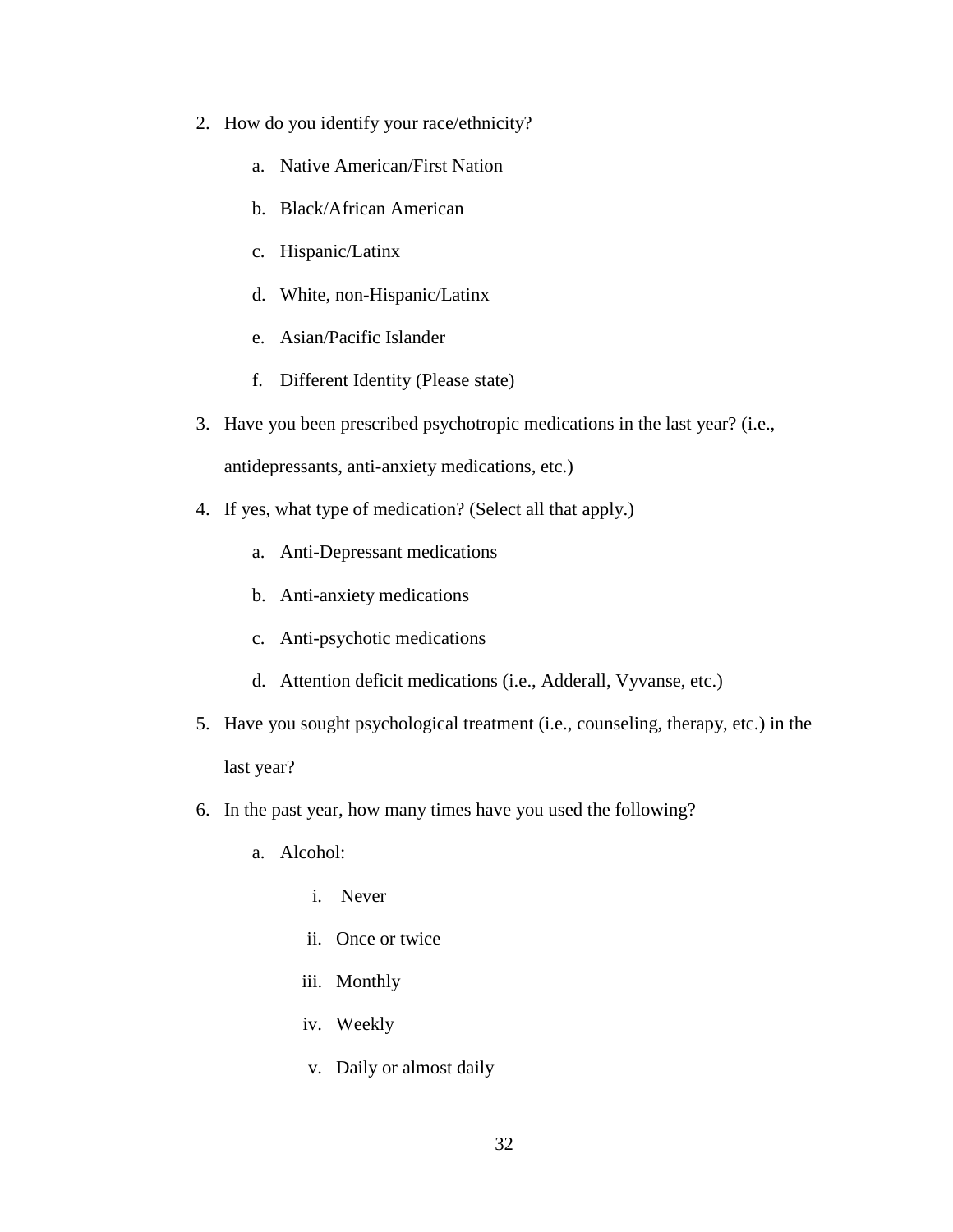- b. Tobacco Products:
	- i. Never
	- ii. Once or twice
	- iii. Monthly
	- iv. Weekly
	- v. Daily or almost daily
- c. Vapes/Electronic Cigarettes:
	- i. Never
	- ii. Once or twice
	- iii. Monthly
	- iv. Weekly
	- v. Daily or almost daily
- 7. Think of a ladder representing where people stand in their communities. People define communities in different ways; please define it in whatever way is most meaningful to you. At the top of the ladder are people who have the highest standing in their community. At the bottom of the ladder are the people who have the lowest standing in their community. Where would you place yourself on this ladder? There are 10 rungs on the ladder, numbered from 1 (those with the lowest standing) to 10 (those with the highest standing); please select the number associated with the rung on the ladder which represents where you think you stand at this point in your life, relative to other people in your community. Which rung of this ladder represents where you think you stand at this point in your life, relative to other people in your community?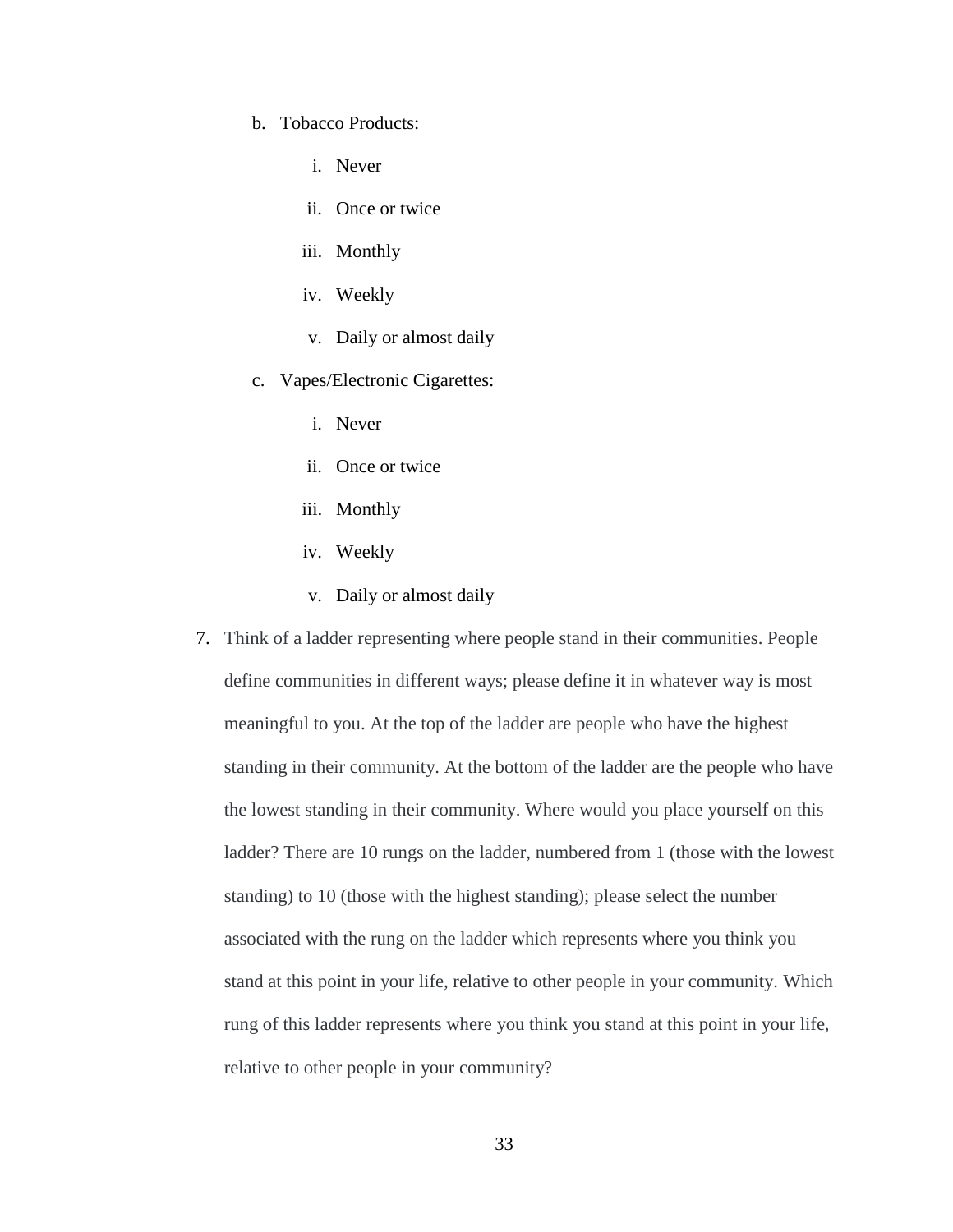- a. 1 (Those with the lowest standing)
- b. 2
- c. 3
- d. 4
- e. 5
- f. 6
- g. 7
- h. 8
- i. 9
- j. 10 (Those with the highest standing)
- 8. Think of a ladder representing where people stand in the United States. At the top of the ladder are those who are the best off - those who have the most money, the most education, and the most respected jobs. At the bottom are people who are the worst off - who have the least money, the least education, and the least respected jobs or no job. The higher up you are on this ladder, the closer you are to the people at the very top; the lower you are, the closer you are to the people at the very bottom. Where would you place yourself on this ladder? There are 10 rungs on the ladder, numbered from 1 (those who are the worst off) to 10 (those who are the best off); please select the number associated with the rung on the ladder which represents where you think you stand at this point in your life, relative to other people in the United States. Which rung of the ladder represents where you think you stand at this point in your life relative to other people in the United State<sub>s</sub>?